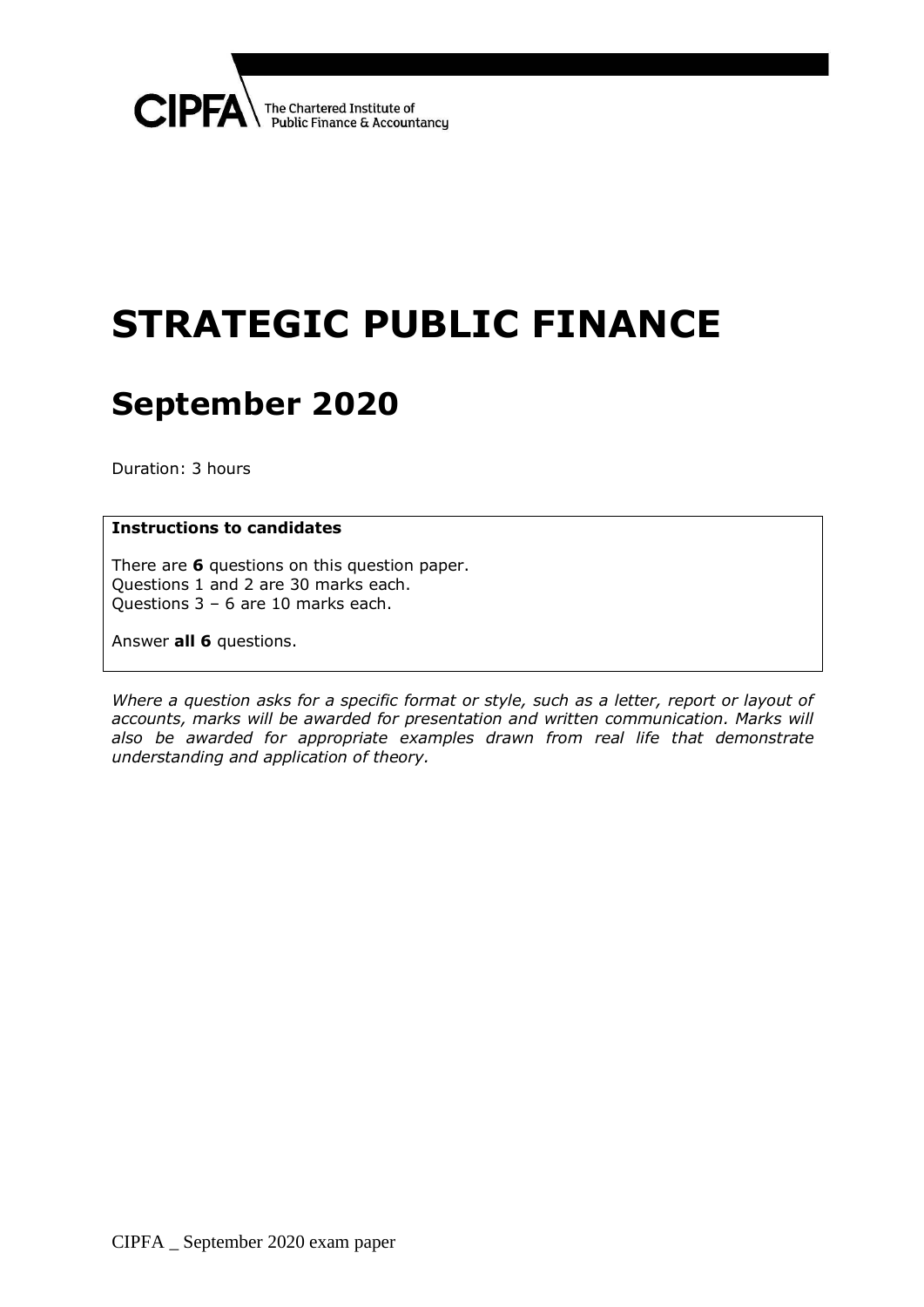# **Lockdown Legacy: Debt and Public Finance**

**1**

The Treasury predicted that the UK's deficit is likely to reach £337bn this year. This would be more than six times the £55bn predicted in the March Budget and the highest level since the Second World War. Officials believe the deficit could rise to £516bn in the worst scenario.

'As debt is likely to reach significantly higher levels after the crisis, it will be important to stabilise the debt-to-GDP ratio and prevent debt from continuing to grow on an unsustainable trajectory'.

With interest rates at a record low, some commentators have questioned the need to rush to repay Covid-19 debt. However, it is clear that the debts racked up pose tough questions for national and local government policymakers. According to the logic of austerity, such a large rise in debt is a disaster for the public purse.

But some experts warn that things might not be quite as simple as they first appear.

Peter Dixon, UK chief economist at Commerzbank, calculates that the average interest rate the government is paying on the  $E71.3$ bn of gilts it issued between 2 April and 20 May is just 1.26% – a level partly assisted by the Bank of England's swift decision to slash its base rate in response to the crisis.

If crudely applied to the £298bn the Office for Budget Responsibility estimates the government will borrow this year, this rate would result in additional annual interest payments of around  $E3.5$ bn a year – not insignificant, but only 0.4% of the £851bn government spent in 2018-19.

The government is further assisted by a new fiscal rule introduced in March by chancellor Rishi Sunak to reflect the enduring low interest rate environment. This shifted the emphasis away from total debt levels to total debt interest payments, committing the government to keeping interest payments below 6% of government spending.

One key metric long used to guide fiscal policy is the country's debt-to-GDP ratio. In February, the Office for National Statistics stated that this ratio currently stands at 79.1%.

The Office for Budget Responsibility predicted this figure would reach 112% next year. This is the highest level since the 1960s, as the country repaid its debt from the Second World War.

#### **Source: Public Finance 5 June 2020 (extract)**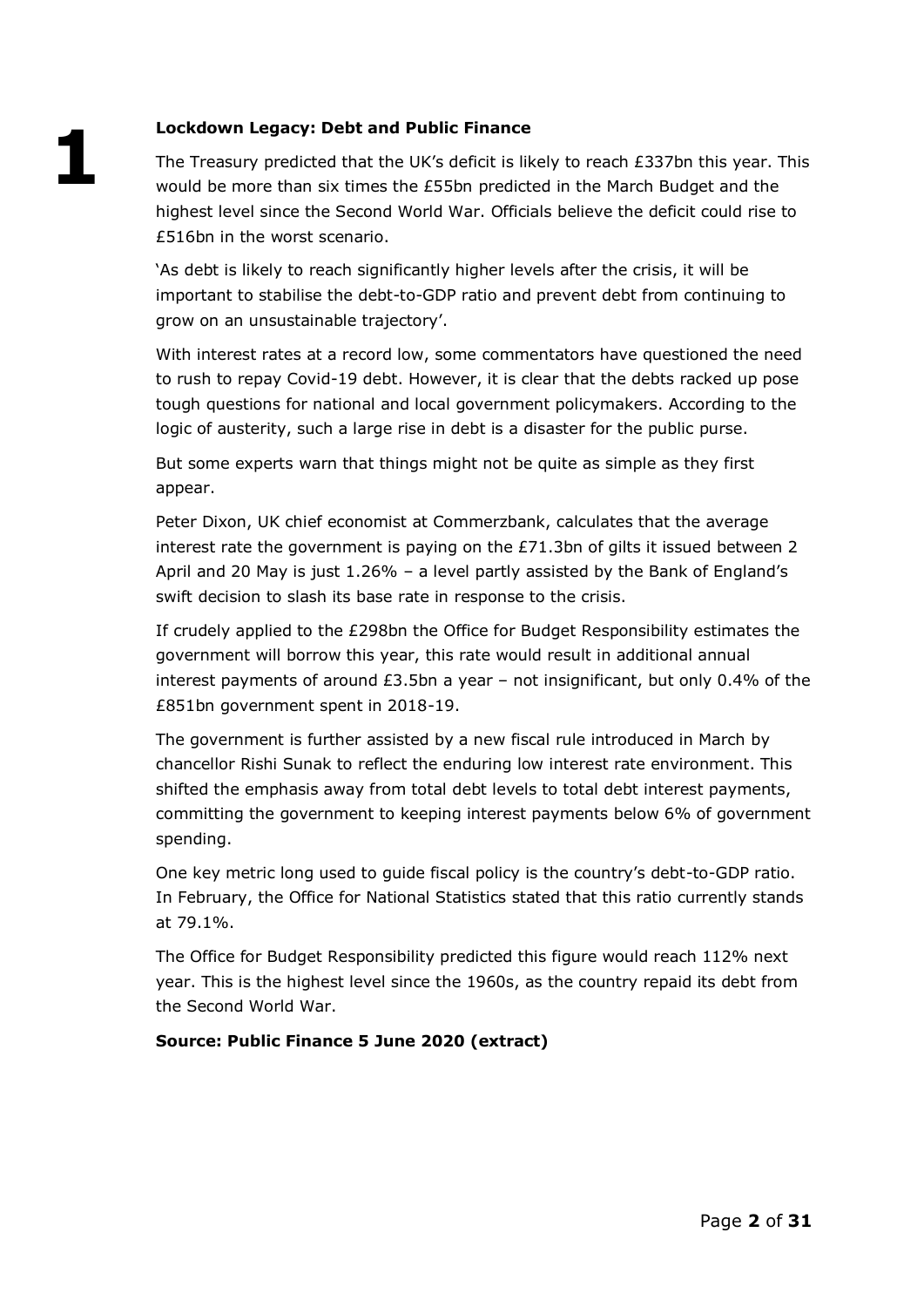#### **Requirement for question 1**

a) Many countries require economic help due to differing pressures at different times. During a global crisis, the role of the International Monetary Fund may be particularly important for some countries. Identify and explain all the main roles of the International Monetary Fund (IMF).

*(5 marks)*

b) The preparation of a medium-term fiscal framework at a macroeconomic level usually includes projections around a range of government policies. Describe the types of policies you would expect a government to have in place to manage its macroenomic climate, and suggest examples of targets or specific policy objectives that may be in these policies.

*(8 marks)*

c) Just like many other countries, the UK government has announced a number of initiatives to promote an economic bounce-back, including investing in major building projects.

Briefly list the four main methods of financing available for **national** governments such as the UK

*(2 marks)*

Describe the role of the Debt Management Office in the UK or equivalent organisations in another country.

*(3 marks)*

#### *(5 marks)*

d) In more detail, and with examples from your experience or learning, explain at least three potential sources of borrowing (either domestically or externally) that a country like the UK might utilise to help its economy recover from a major financial shock, and discuss the benefits or drawbacks of these different sources of borrowing.

*(12 marks)*

**(30 marks)**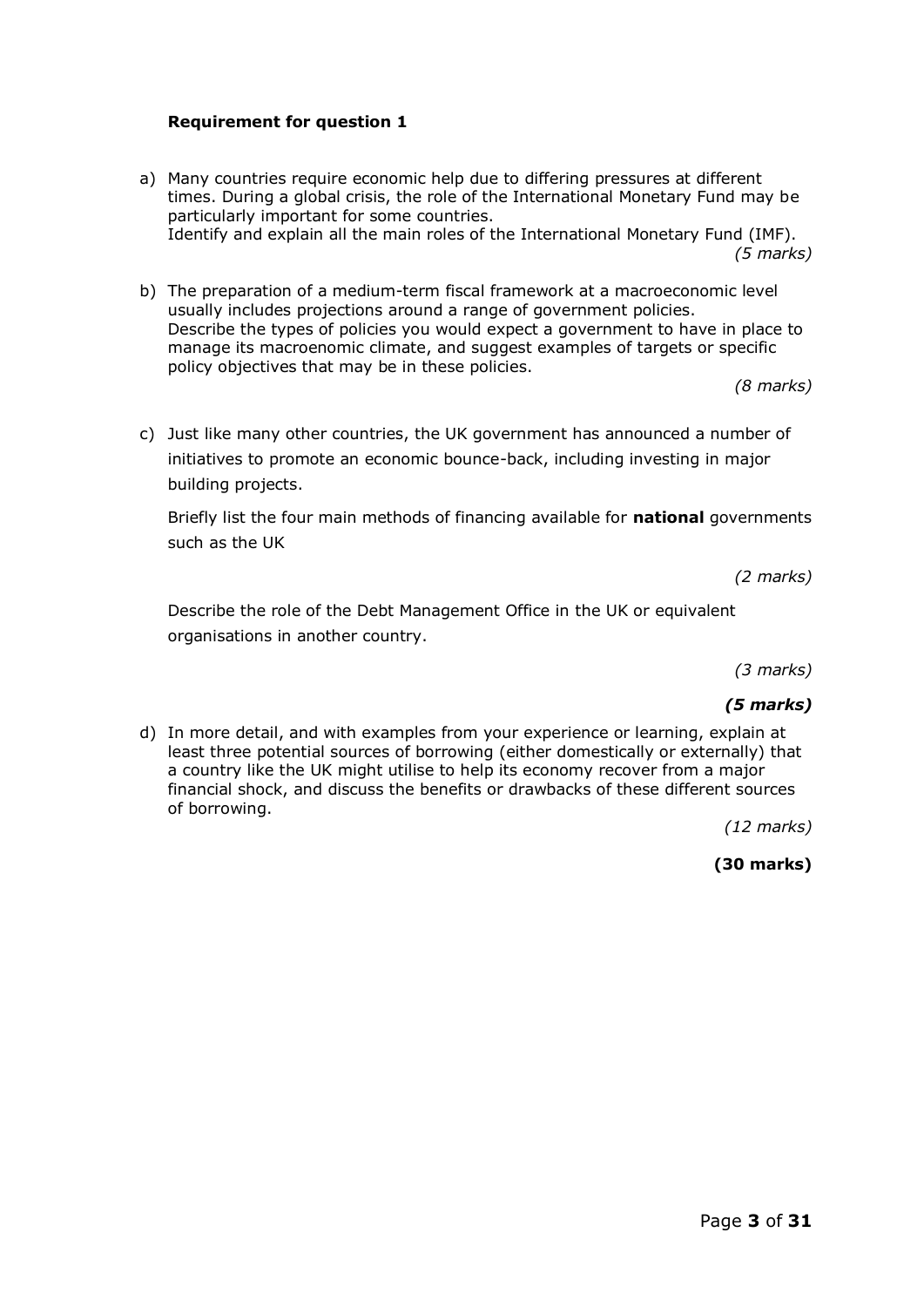# **Keeping Public money flowing locally.**

UK Local Authority Case Study:

'The net financial gains we have been generating over the past four years from our commercial income have, in part, been invested in improving our service resilience. This assisted the council in taking a comprehensive and rapid response to the pandemic to support its vulnerable residents.

Each year, we have been putting money from our rental streams into sinking funds to cover potential void and rent-free periods, as well as future capital refurbishment of the assets. Last year, we set aside about £8m, bringing the total earmarked for this purpose to about £20m. This means we have a healthy cushion. Even if the worst-case scenario arises, we still have enough money in that sinking fund to prevent an impact on the council's revenue budget and council-tax payers.

In response to Covid-19, we have been doing some additional worst-case scenario projections of potential effects on our commercial rental streams to stress-test the adequacy of the sinking funds we have been setting aside, and looking at where the risks are to our tenants. One thing that helps us is that 40% of our rental income comes from a major international firm HQ within the borough, which we own. There is no expectation that they will be unable to pay, which gives us a firm foundation in terms of commercial rent.

For the March quarter, we have, to date, received 90% of our rents, and the remaining 10% is covered by deferral agreements. We are not writing the money off – the tenants just have longer to pay.

Our senior leadership team has been holding daily Covid-19 meetings to discuss all issues relating to the council's response. Issues covered include providing welfare, support and food parcels to shielded residents, and organising business support grants.'

2020-21 budget: £12.6m

Covid-19 expenditure: £1m

Loss of income: £3.3m

Government grant: £1m

Total shortfall: £3.3m

Biggest areas of spending rises: homelessness, food distribution

Biggest losses of income: Car parking charges, leisure centres, building control.

**Source: Public Finance 16 Jul 20**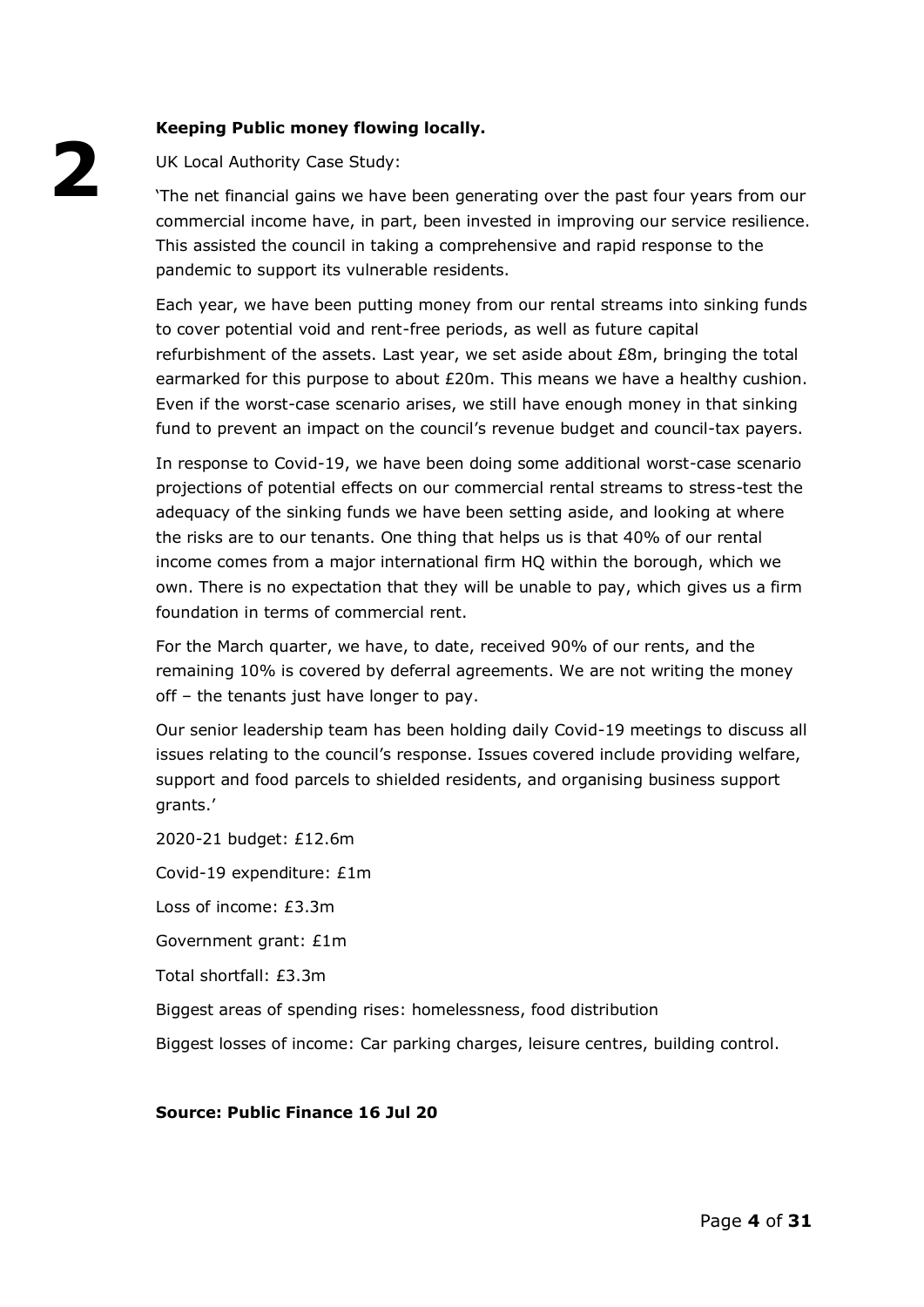#### **Requirement for question 2**

a) The CFO has a critical role in any organization, and particularly at times of crisis. Explain the key elements of the role, and the personal qualities you would expect an effective CFO to display.

*(5 marks)*

b) Explain why budget forecasting is a useful tool for basic financial planning.

*(5 marks)*

- c) Discuss why scenario planning might be better than simple forecasting in times of extreme uncertainty, and how sensitivity analysis differs from scenario planning. *(10 marks)*
- d) CIPFA's Financial Resilience Index uses a number of indicators of financial stress to measure a council's financial resilience, some of which are listed below:
	- Level of Reserves
	- Change in reserves
	- Interest payable / Net revenue expenditure
	- Gross external debt
	- Fees & Charges to service expenditure ratio

Since 2010 there have been repeated comments and articles relating to both building reserves and conversely the inappropriate reliance on reserves by councils. In the context of the FRI indicators, present ideas about how councils can innovate to survive financially and continue to deliver key services by managing reserves and income sources.

*(10 marks)*

*(30 marks)*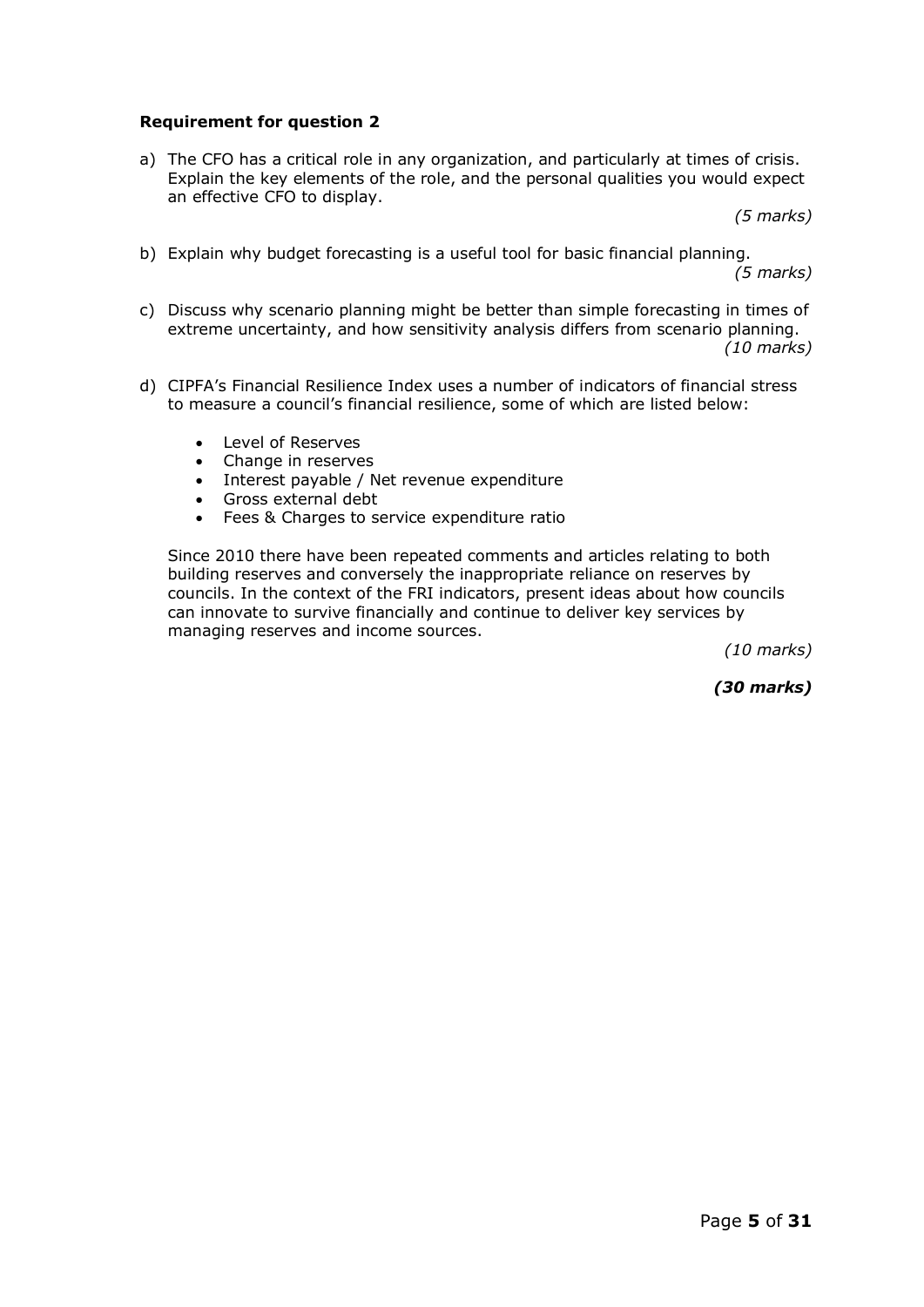Whole Life Costing (WLC) is a way of looking at the costs of a project (or purchase of an asset or even the commissioning of a service) for the entire duration of that project's life cycle, such as the useful life of an asset, or the length of a contract. This is more than simply the purchase price of an asset.

Requirement for question 3

a) Clearly describe, with examples, the types of costs to be included when undertaking a WLC exercise.

*(4 marks)*

b) Discuss the benefits and challenges of using the WLC approach when evaluating a project.

*(6 marks)*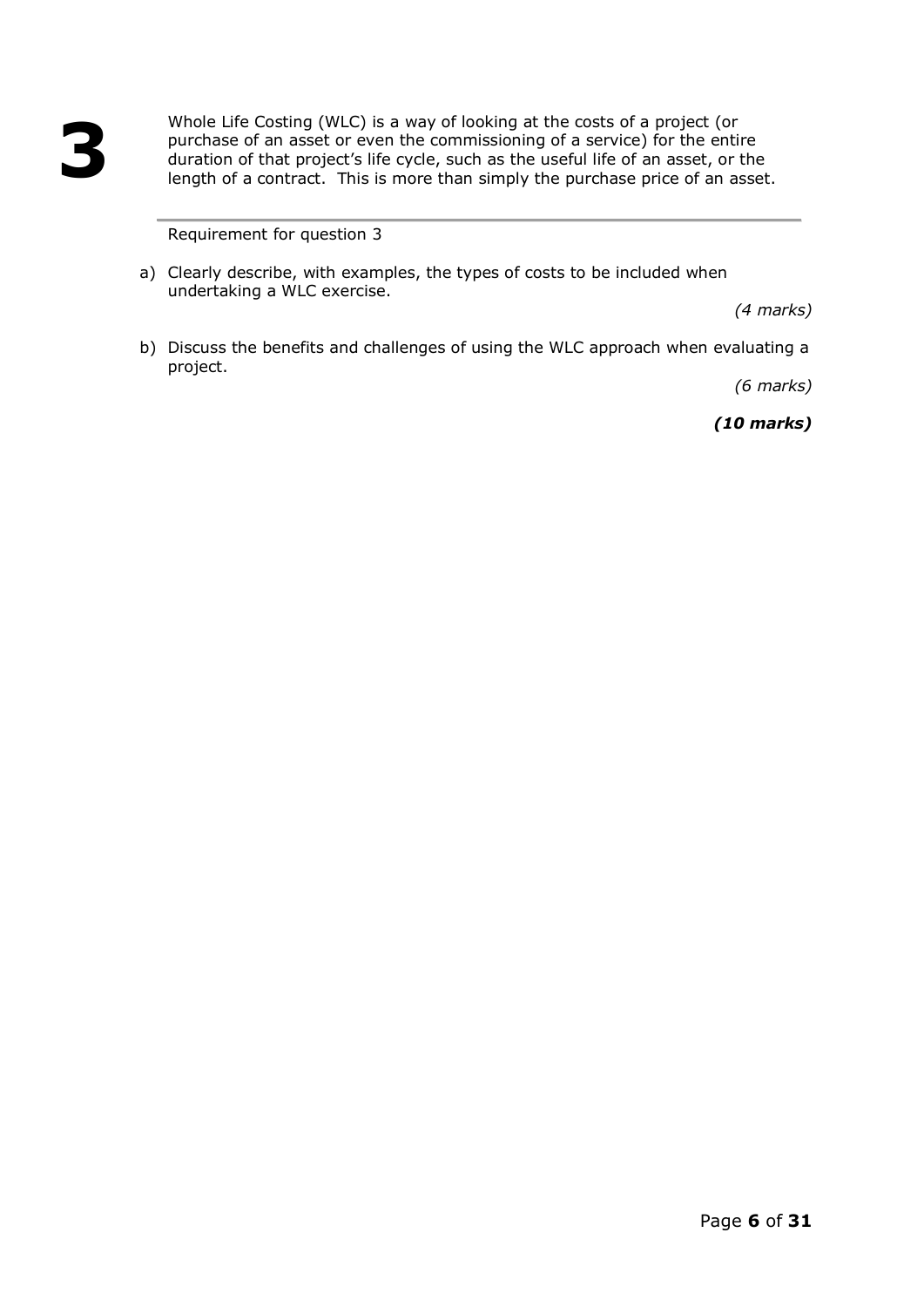You are the Finance Manager (A.N. Other) in charge of projects at your organistation.

Requirement for question 4

With reference to implementing a new IT system for a back-office services for Finance, prepare a briefing note to the Board that includes an explanation of the term 'Benefits Realisation'. You should also refer to the types of benefits that may arise, and the potential barriers / blockages to realising the expected benefits for this type of IT system.

# **Note: you should not use your real name in any answer**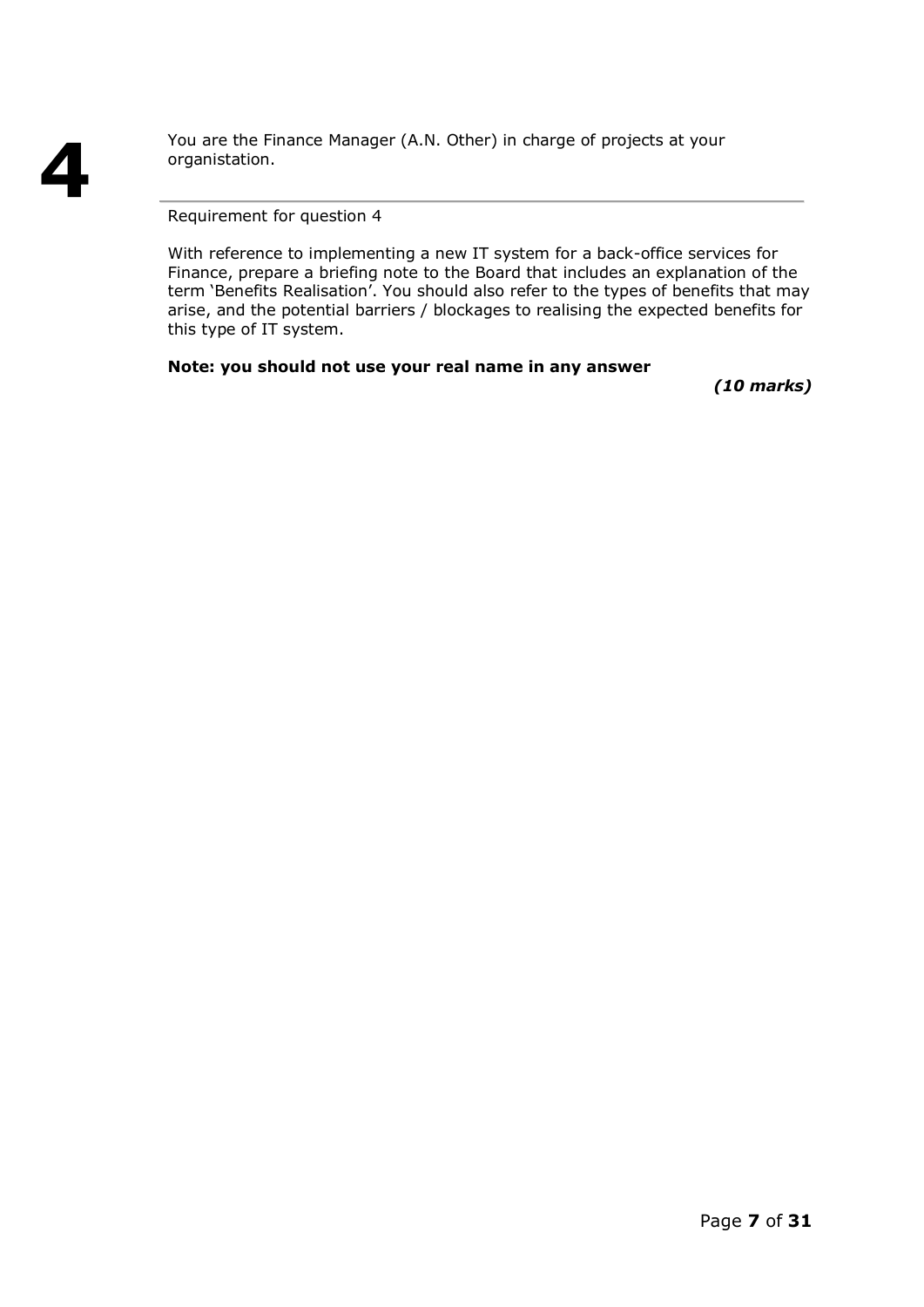The UK Treasury's Five Case Model for business cases is widely used in the public sector for major projects with significant budgets.

Requirement for question 5

a) Describe the purpose of the Management Case within the Model, and the content you would expect to find in this section of the business case

*(7 marks)*

b) Using examples of activities, discuss the importance of the role of the CFO during the development of the management case.

*(3 marks)*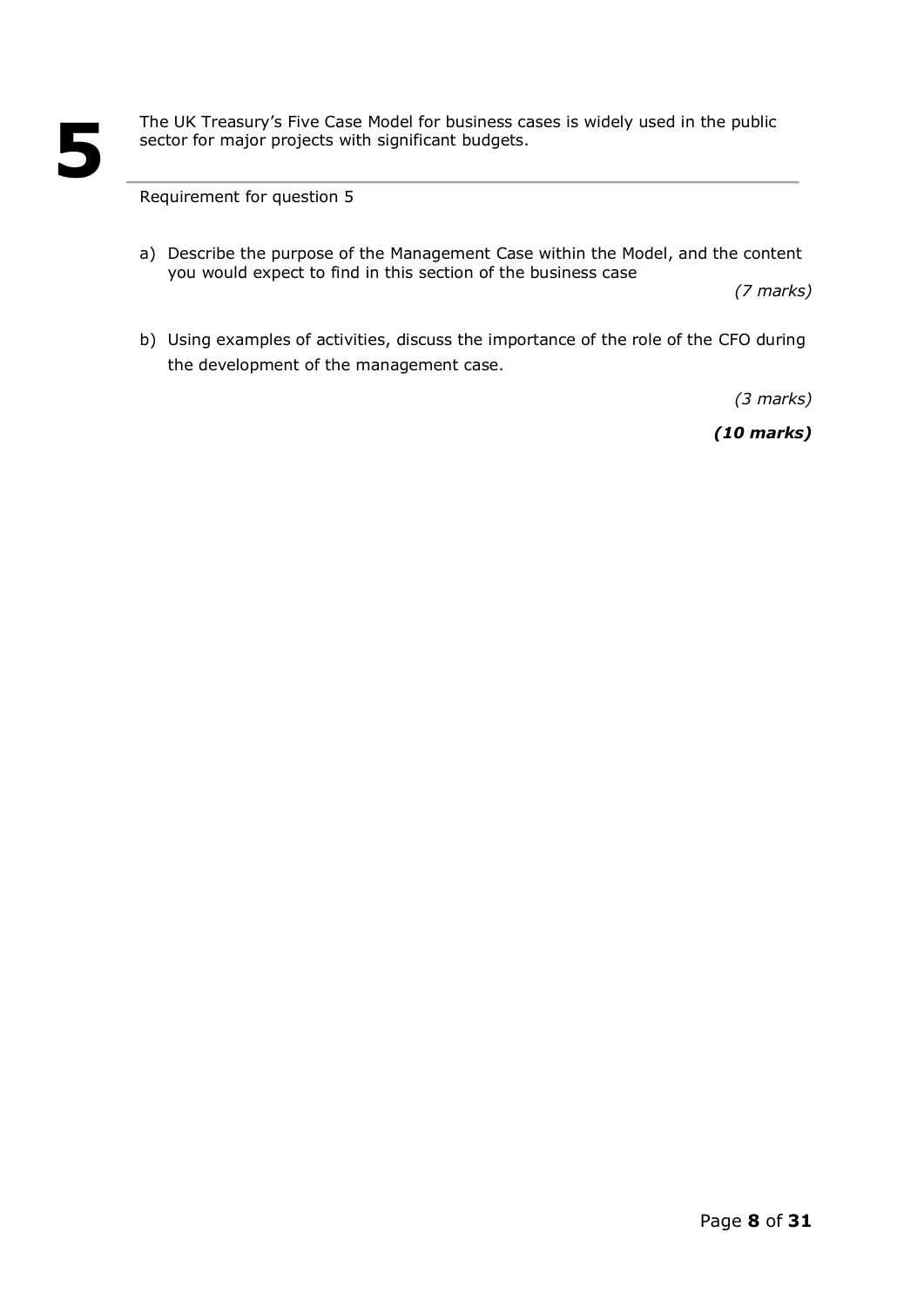CIPFA has its own Standard of Professional Practice on Ethics for its students and members. It is considered good governance for any organisation to have a code of conduct covering all employees and activities.

#### Requirement for question 6

Explain the purpose of a code of conduct, and present a draft outline of the headings (with a short explanation of each) that you would expect to find in an organisation's code. Draw on examples of codes of conduct from your own organisation, or from your research and learning.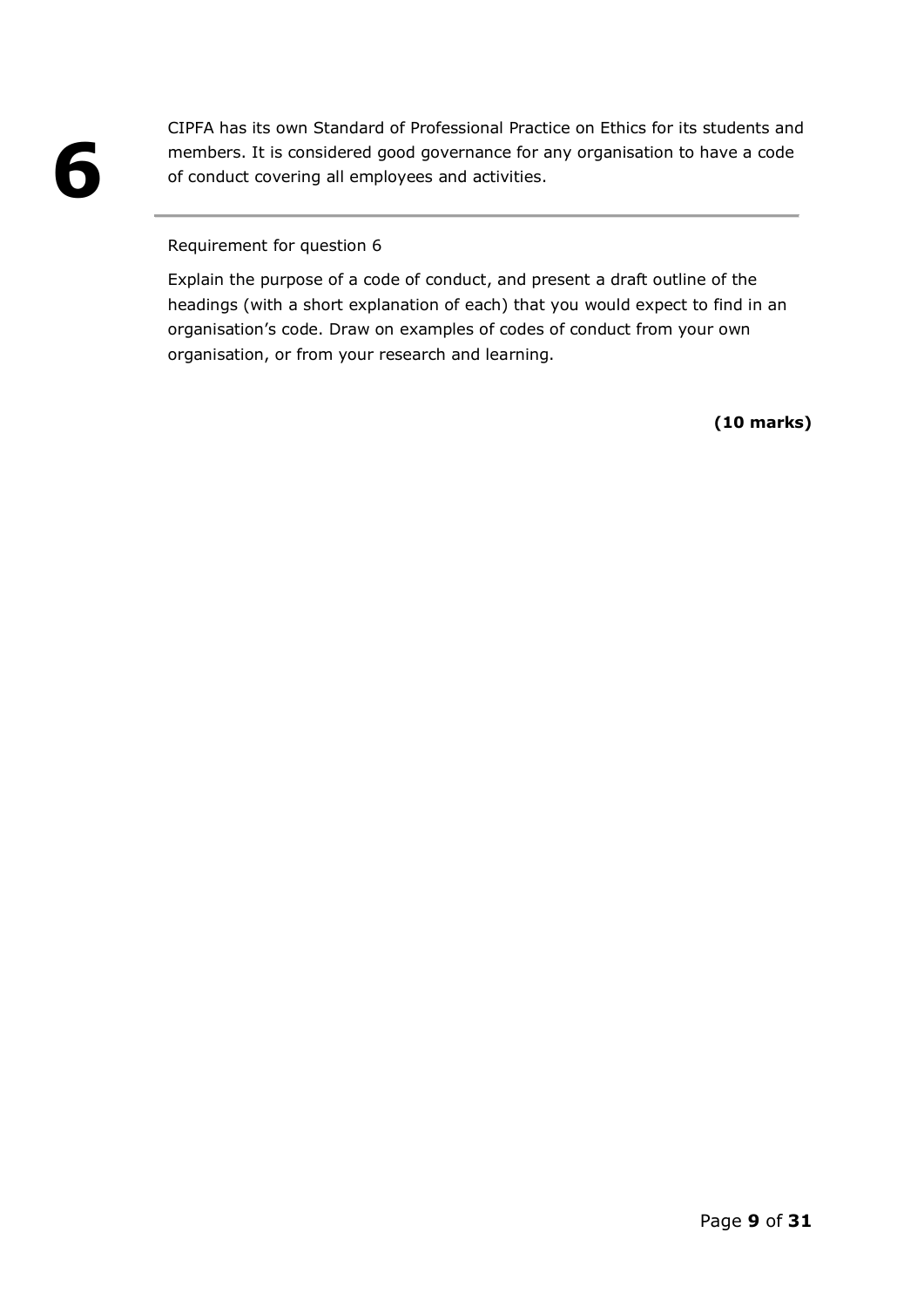# Question 1

# Syllabus Ref: **Workbook 1 Syllabus ref A1**

a)

The IMF website cites its roles as:

- **Surveillance** involves the monitoring of economic and financial developments, and the provision of policy advice, aimed especially at crisisprevention.
- **Lending** to countries with balance of payments difficulties, to provide temporary financing and to support policies aimed at correcting the underlying problems; loans to low-income countries are also aimed especially at poverty reduction.
- Third, the IMF provides countries with **technical assistance** and training in its areas of expertise.

Supporting all three of these activities is IMF work in **economic research and statistics**.

In recent years, as part of its efforts to strengthen the international financial system, and to enhance its effectiveness at preventing and resolving crises, the IMF has applied both its surveillance and technical assistance work to the development of standards and codes of good practice in its areas of responsibility, and to the strengthening of financial sectors.

The IMF also plays an important role in the fight against **money-laundering and terrorism**.

# **1 mark per explained relevant point**

(5 marks)

**Syllabus Ref A1**

**b)**

Macroeconomic projections are not simple forecasts of trends in macroeconomic variables. Projections are based on a definition of targets and instruments in policy areas such as:

- monetary policy control over interest rates and money supply
- fiscal policy levels of government taxation and spending
- exchange rate and trade policy
- external debt management
- regulation and promotion of private sector activities, and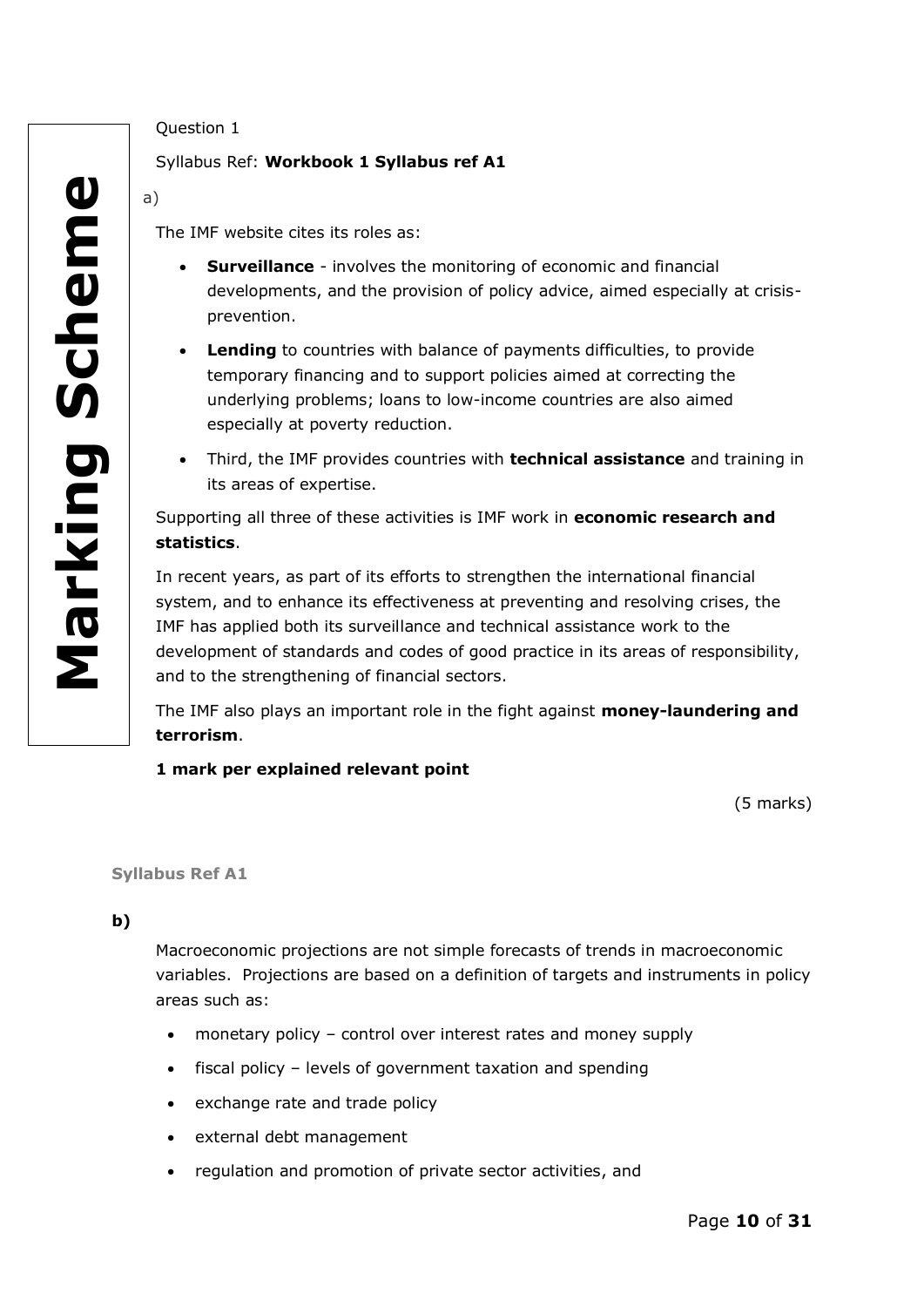• reform of public enterprises.

For example, the policy objective of reducing inflation normally corresponds to **targets** such as:

- the level of the deficit and
- the debt to GDP ratio.

#### While **specific instruments** can include:

- changes in the balance of direct and indirect taxes, and
- credit policy measures.

A macroeconomic framework should include projections of the government accounts, which form a **medium term fiscal (or financial) framework** (MTFF). Projections should cover the current year and a forward period of 3 to 4 years. The MTFF should detail the broad economic categories of revenue and expenditure. Moreover, it should preferably be supplemented with expenditure estimates by main function or sector.

# **1 mark per policy identified, up to 2 marks for suggested targets, up to 2 marks for instruments. Some flexibility in marking but should include policies and targets to gain full marks**

(8 marks)

**Syllabus Ref A1**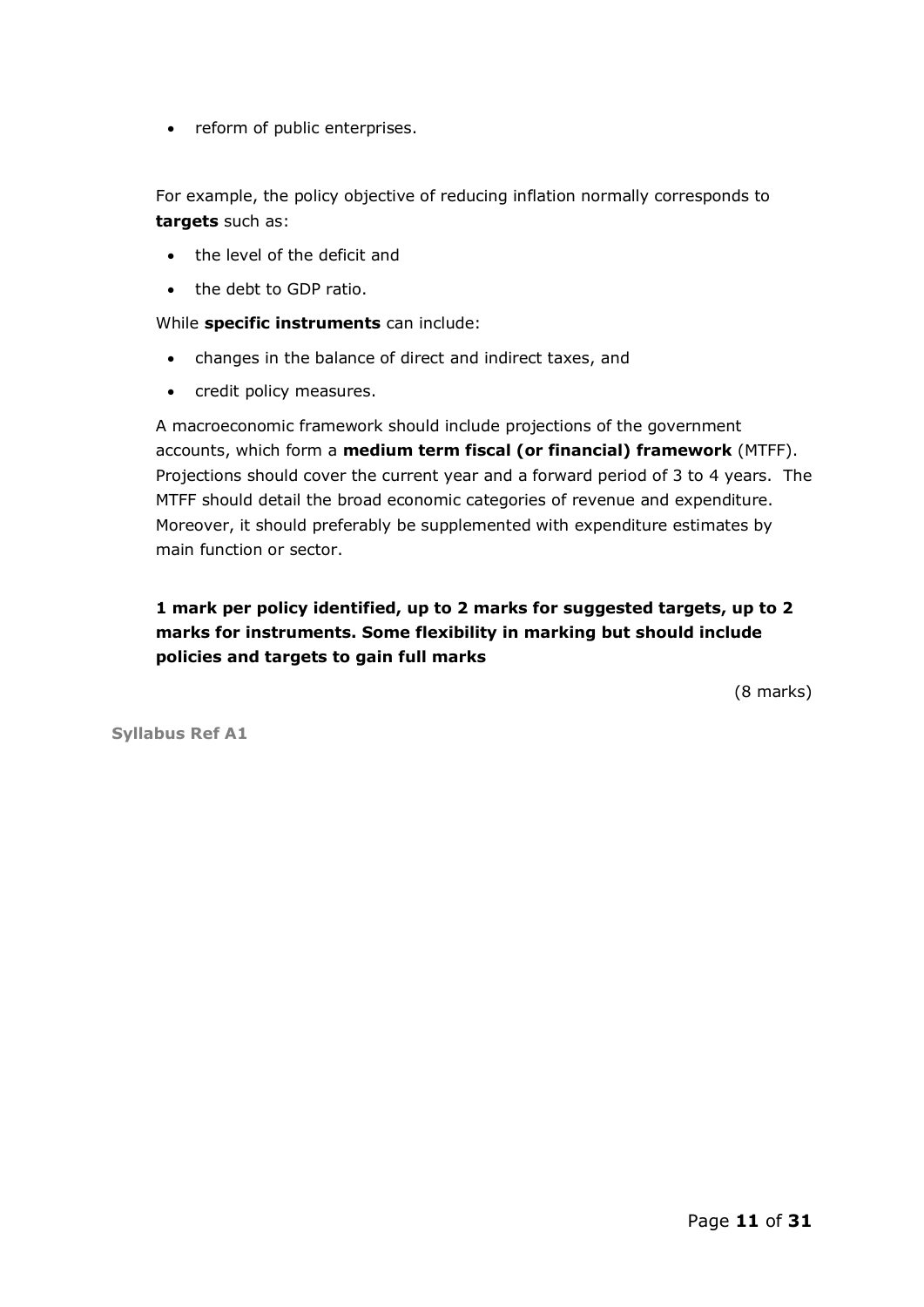

**c)** 

**½ mark per method identified – borrowing, printing money (or quantitative easing), sale of assets, deferred payments**

**does not need to be graphic but this is as it appears in the learning material** 

*(2 marks)*

In the UK, the UK Debt Management Office (DMO) was established in 1998 and responsibility for government wholesale sterling debt issuance was transferred from the Bank of England to the DMO. This re-organisation followed the transfer of operational responsibility for setting official UK interest rates from HM Treasury to the Bank of England in May 1997.

The DMO's remit is to carry out the Government's debt management policy of minimising financing costs over the long term, taking account of risk, and to minimise the cost of offsetting the Government's net cash flows over time, while operating within a risk appetite approved by Ministers in both cases.

In institutional terms, the DMO is legally and constitutionally part of HM Treasury (HMT) and, as an executive agency, it operates at arm's length from Ministers. The Chancellor of the Exchequer determines the policy and financial framework within which the DMO operates, and delegates to the Chief Executive operational decisions on debt and cash management, and day-to-day management of the office.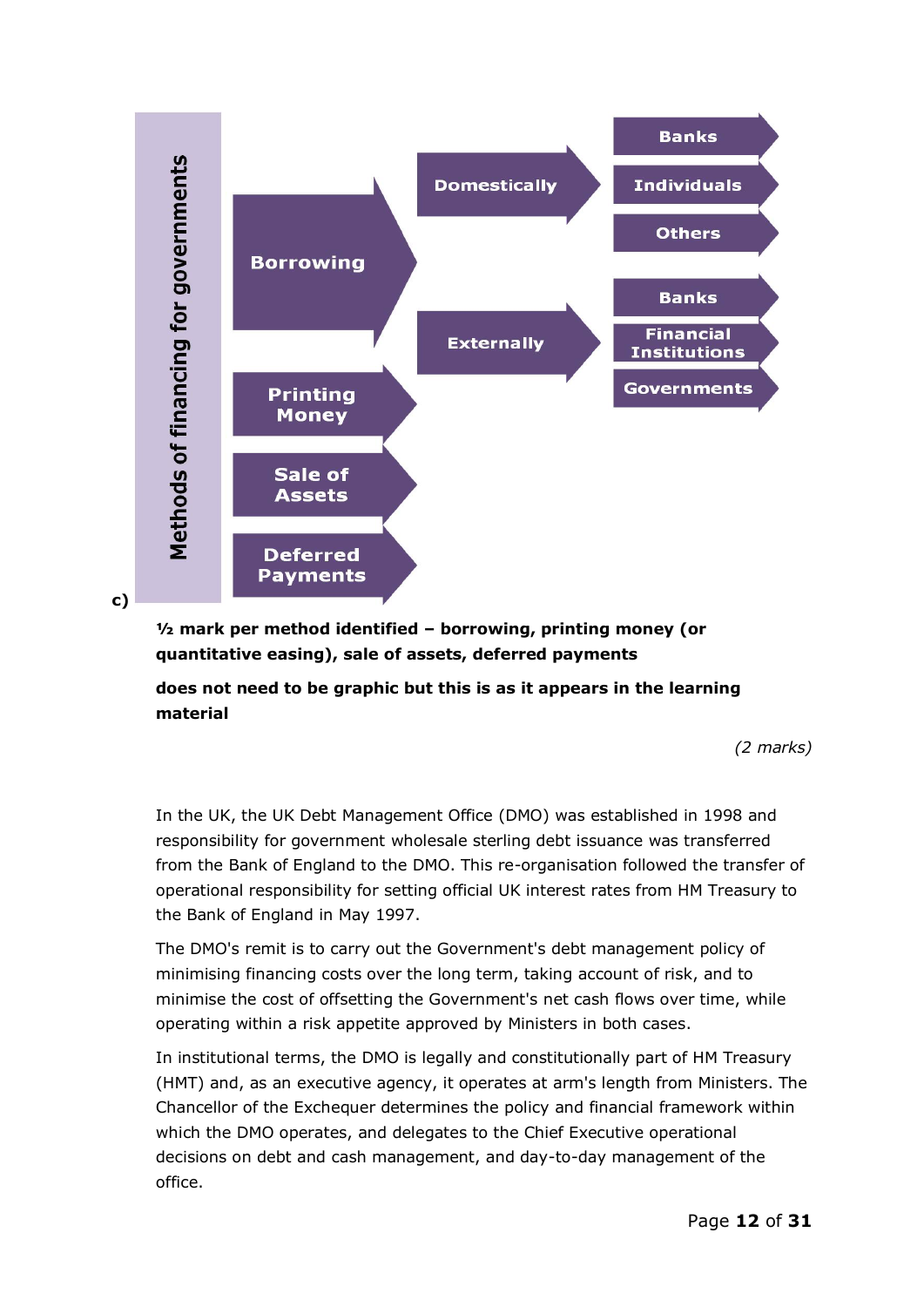The UK DMO has international equivalents and is a member of the World Association of Debt Management Offices.

# **1 mark per explained point of the role of the DMO**

*(3 marks)* **Total 5 marks**

#### **Syllabus Ref A1**

d) Sources of Government borrowing

#### **Treasury Bills**

Treasury bills are defined as government financial instruments that have a maturity period of less than a year. They are therefore used for short term financing.

Treasury bills are the shortest-term Treasury securities, those that mature within a year (from the time they are issued). The Treasury issues three- and six-month bills every week, and a one-year bill (the so-called 'yearbill') once a month. In the UK, the lowest denomination of Treasury bill is £500 000 - in the US, it is just \$1000.

Treasury bills are discount instruments. Rather than making interest payments, they are issued at a discount to face value and mature at face value. The interest rate is a function of the purchase price, the face value and the time remaining until maturity.

Bills are quoted in terms of their discount rate, or interest rate based on a 360-day year. As with bond yields, when the discount rate is going up, a bill is losing value. A 'bond-equivalent yield' can be calculated for a bill, to allow for a comparison with other debt instruments.

#### **Government Bonds**

Treasury bonds are financial instruments that have a maturity period of more than one year. They are also known as **gilts**, or gilt-edged securities, in the UK.

Gilts are, very simply, units of debt issued by the government. When buying them, you are effectively lending money to the government, which promises to pay back the amount in full (known as the principal) at a set date, along with interest (known as the coupon).

A conventional 'gilt-edged security' is the simplest and oldest form of government stock. The bond pays out half the annual coupon every six months until the maturity date, when the final coupon payment and principal (the initial investment) are paid to the holder in full.

Gilts are issued at par (UK£100), but are then traded on the open market. This means you can sell the gilt before its redemption date, in which case you might not recoup your initial investment. However it also means that you can buy gilts below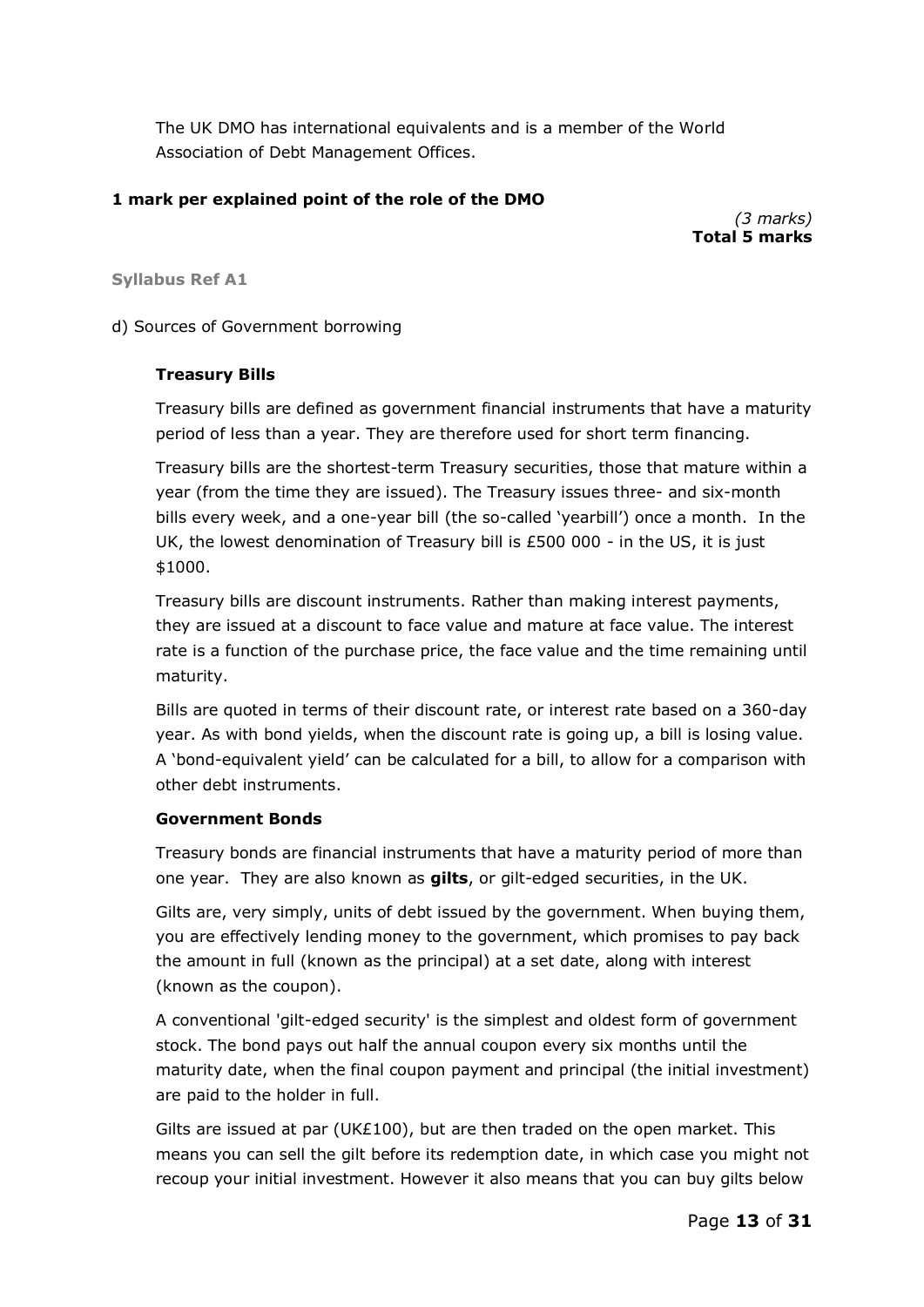par and hold them until redemption to make a profit. Of course, if you buy them above par you can make a capital loss on redemption.

Gilt prices rise when the Bank of England cuts the base interest rate, and fall when the base rate goes up. So gilt yields rise and fall with interest rates. This is one of the great attractions of conventional gilts; you can lock into a high yields that will be maintained no matter how far rates subsequently fall.

Gilt prices are also affected by the market's perception of future interest rates, and this is reflected in the yield curve (see below). The longer a gilt has to maturity, the more sensitive it is to changes in interest rates – something known as **duration risk**.

For both bonds and treasury bills, these may be traded, but will only rarely be spent on goods and services. In this way, the expected increase in inflation due to the increase in national wealth is lower than if the government had simply printed the money and increased the more liquid forms of wealth (i.e., the money supply).

# **National savings**

A state bank is generally a financial institution that is chartered by a state. It differs from a reserve bank in that it does not necessarily control monetary policy (indeed, the state in question may have no legal capacity to create monetary policy), but instead usually offers only retail and commercial services. Here are a couple of examples:

#### **NS&I (UK)**

National savings and investments (NS&I) is the UK government agency that is responsible for managing and obtaining domestic investment. Formerly called the Post Office Savings Bank and National Savings, it is a state-owned savings bank in the United Kingdom. It is both a non-ministerial government department and an executive agency of the Chancellor of the Exchequer.

Historically, the aim of NS&I has been to attract funds from individual savers in the UK for the purpose of funding the government's net cash requirement (i.e., the funds in excess of taxation that the government requires to fund its expenditure). NS&I attracts savers through offering savings products with tax-free elements on some products and a 100% guarantee from H.M. Treasury on all deposits. However its interest rates are often low.

Premium Bonds can also be purchased from NS&I. These are personal investments in units of £1, for a minimum value of £100, with a maximum investment of £50 000. The investment is 100% guaranteed and can be withdrawn with no notice or penalty, but no interest is paid on the investment.

Instead, the Premium Bond numbers are entered into a monthly draw (like a lottery), and winners receive prizes ranging from £25 to £1 million – tax free. The chances of winning large prizes are very small (1 in 36 billion of winning £1 million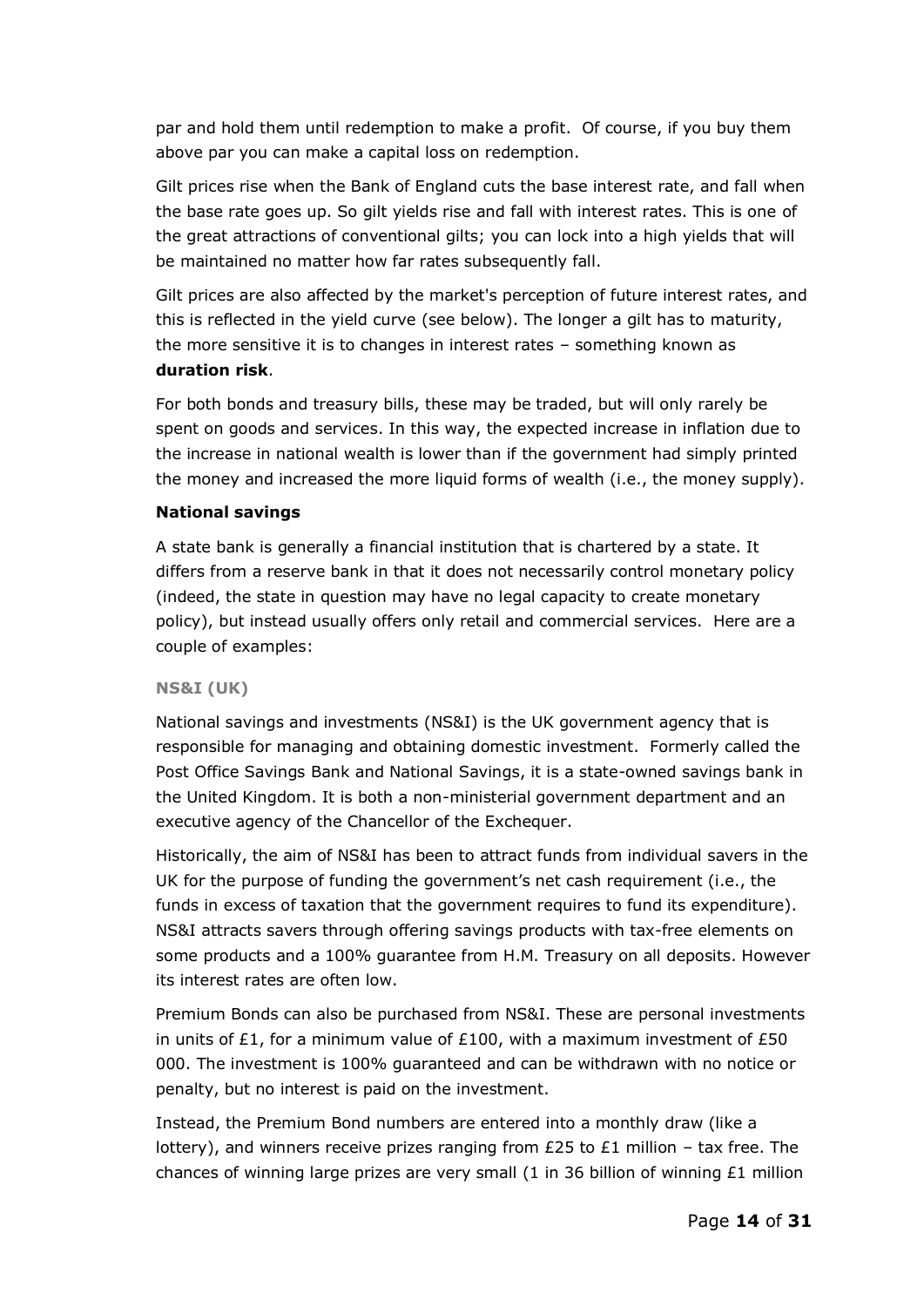for each  $£1$  stake), and statistically, the average pay-out is less than would be received if you left your money in a regular interest bearing account for a year.

They are recommended to individuals who wish to invest with no risk, and have reached their maximum deposits with other tax-free investments. They are however, a useful source of borrowing for the government, as mostly they are long-term deposits.

#### **Sparkassen-Finanzgruppe (Germany)**

The German Savings Banks Finance Group (Sparkassen-Finanzgruppe) is the most numerous sub-sector with 431 savings banks using the Sparkasse brand, 8 Landesbanken (including the DekaBank) using separate brands and 10 real estate financing banks using the LBS brand. The Deutscher Sparkassen- und Giroverband (German Savings Banks Association, DSGV) represents the interests of the Sparkassen-Finanzgruppe on a national and international level concerning law and the financial services industry. It also coordinates, promotes and harmonises the interests of Sparkassen.

Based on OECD studies, the German public banking system had a share of 40% of total banking assets in Germany. This shows the important and significant role of this group of banks in Germany

#### **Certificate of Tax Deposit Scheme**

In the UK, the Certificate of Tax Deposit (CTD) scheme allowed you to deposit money with HM Revenue and Customs (HMRC) and use it later to pay certain tax liabilities. Deposits with HMRC earned daily interest for up to 6 years. In this way, the government was effectively borrowing funds from the depositor and aiding the government's cash-flow, until the liabilities was paid.

From 23 November 2017 this scheme has been closed for new purchases but existing certificates will continue to be honoured until 23 November 2023.

Other sources include banks and financial institutions, international and domestic, borrowing from other governments.

**Up to 4 marks per borrowing source well explained to include reference to benefits, drawbacks or suitability of source. May also refer to banks and other financial institutions, and other governments. Not PWLB - this is for local authority borrowing not central government.** 

*(12 marks)*

*Maximum 30 marks*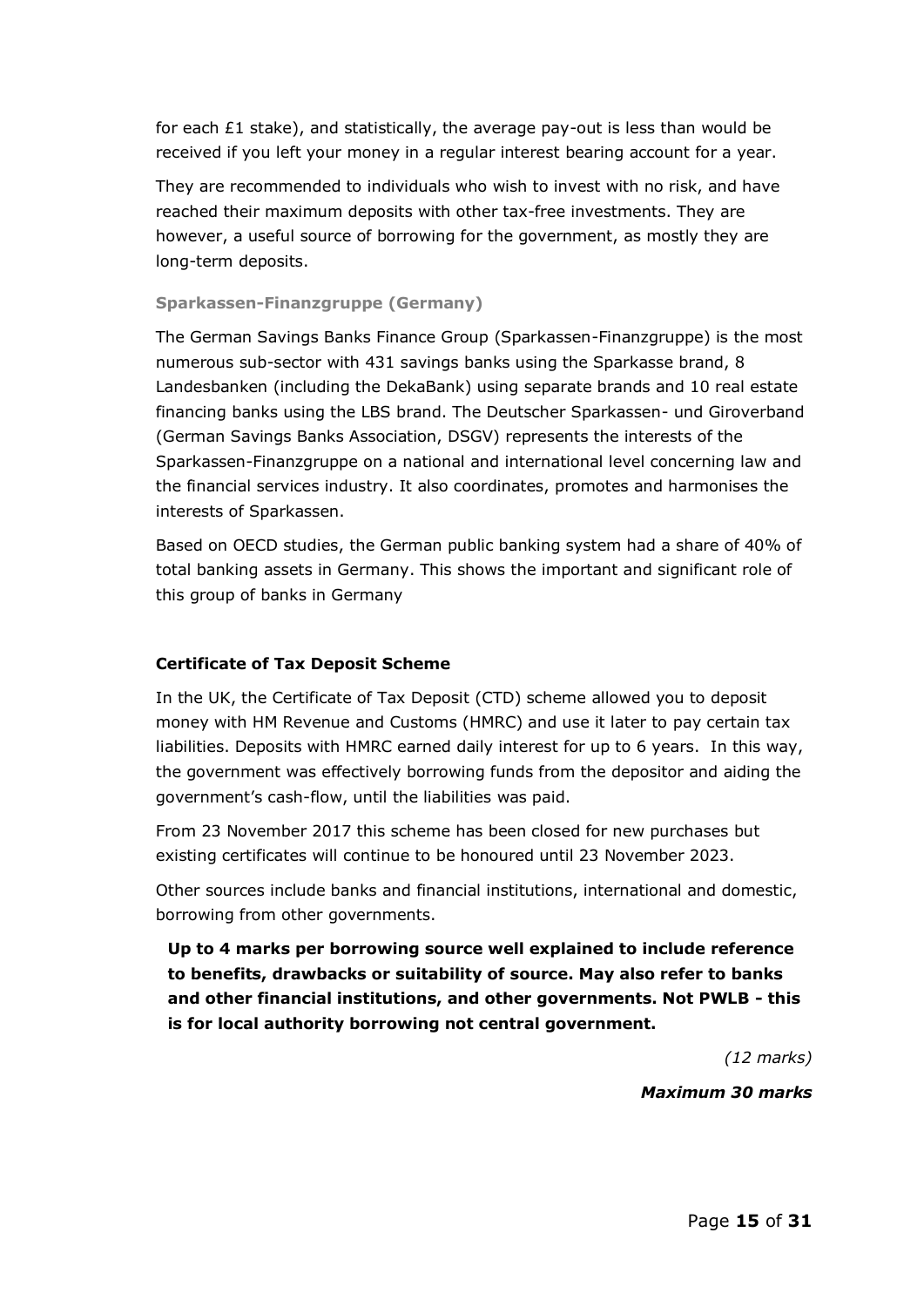# **Question 2**

**Syllabus Ref B2 Workbook 8**

a)

The CFO has a critical role for both for external stakeholders and within the Leadership Team. In the public service context, CFOs should:

- lead and direct financial strategy and operations
- meet the demands of openness and accountability in decision making
- balance competition for limited resources across a range of worthwhile objectives,
- deliver value for money
- safeguard taxpayers' money

Delivering these requires a range of personal qualities, as well as support from both the finance function and the organisation as a whole.

The CIPFA Statement lists the desirable qualities of a CFO under each of the five principles.

The main personal qualities can be summarised as:

- Robust and resilient leadership.
- Flexible leadership style, able to move through visioning to implementation and collaboration/consultation to challenge as appropriate.
- Able to network and build robust relationships both internally and externally.
- Working effectively with other Leadership Team members with political awareness and sensitivity.
- Address and deal effectively with difficult situations and challenge effectively, to give and receive constructive feedback
- Implement best practice in change management and leadership.
- Balance conflicting pressures and needs, including short and longer term trade-offs.
- Innovative to add value and a good communicator.
- Maintain an appropriate balance between the deeper financial aspects of the CFO role and the need to develop and retain a broader focus on the environment and stakeholder expectations and needs.
- Act with integrity, objectivity, professional competence and due care, confidentiality, and professional behaviour
- Develop and sustain partnerships, and engage effectively in collaboration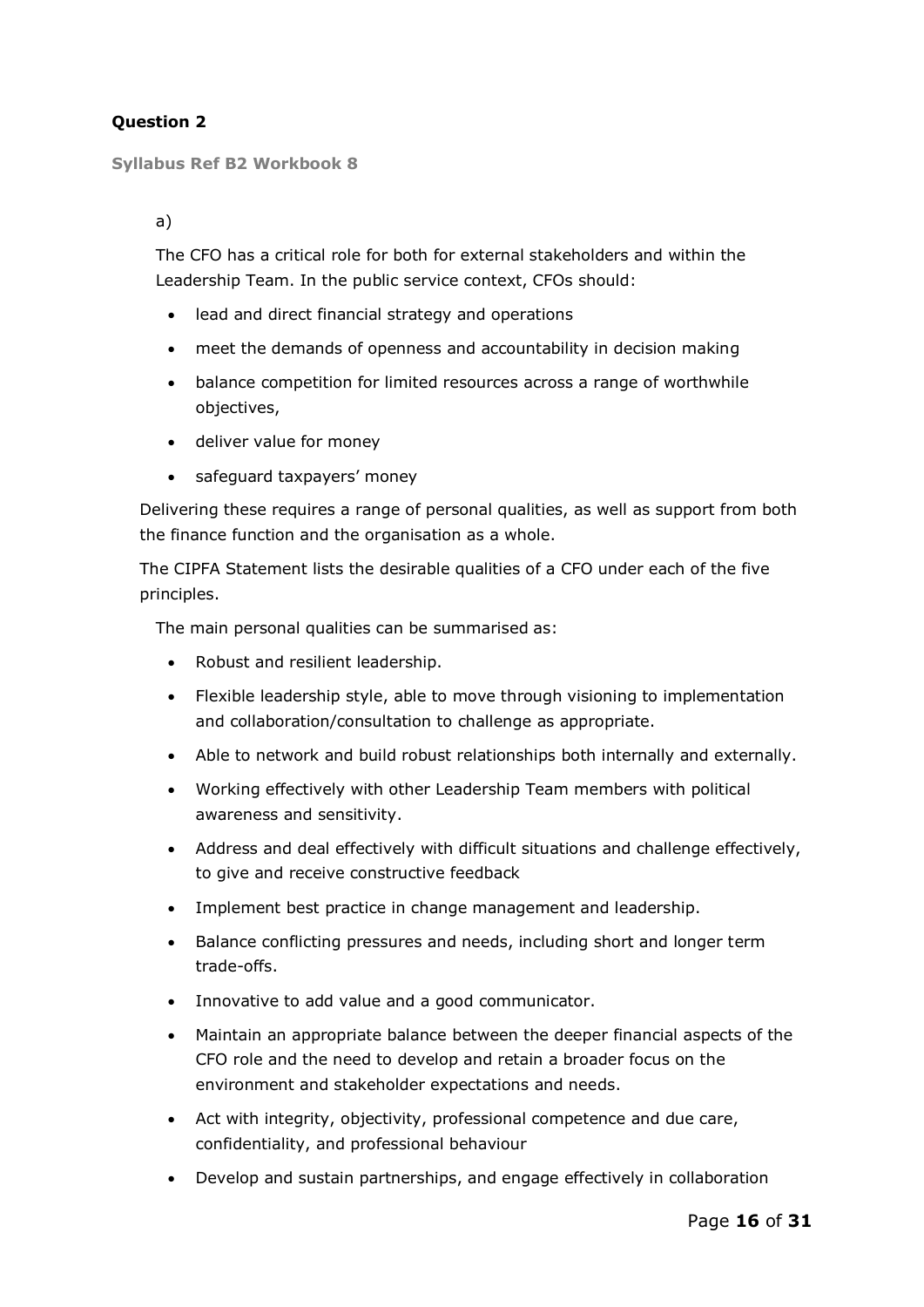- Establish an open culture, built on effective coaching and a "no blame" approach
- Understand personal and professional strengths.

#### **½ mark per point made up to maximum of 5 marks - not expected to cover all points in the model answer but it must cover both role and qualities for full marks.**

(5 marks)

#### **b) Syllabus Ref B4 Workbook 9**

**The role of forecasting in the public sector**

Regardless of whether an organisation is in the private or the public sector, it is important to its ultimate survival to be able to predict future demand and resources and, therefore, to be able to modify organisational plans and behaviour so as to best meet future challenges.

Forecasting is an invaluable tool to aid decision-making and planning for the future. In the public services context, its use will extend to managing demand down for public services as well as considering the supply side factors (such as capacity and resource constraints).

The question should not be between forecasting and not forecasting; instead it should be, what kind of forecasting should we use in which situation? It is better to have an appreciation of any possible changes than no warning at all. Forecasts are made to:

- help management to determine a strategy
- make the best decisions in the context within with they operate.

Key variables can be difficult to discover and to measure and they may appear in all kinds of combinations and be constantly changing so that no clear trend emerges.

Successful forecasting requires expert blending of economic theory with significant statistical expertise and thorough familiarity with the relevant statistical data. Both qualitative and quantitative information must be utilised.

In public services, forecasts may cover two different but broad areas:

- demand side identifying future demand for the organisation's goods or services. This will impact on the organisation's business planning to ensure it is able to manage and meet the demand.
- supply side identifying resources and capability required to be able to meet the demand for organisational goods and services

#### **1 mark per explained point on forecasting**

(5 marks)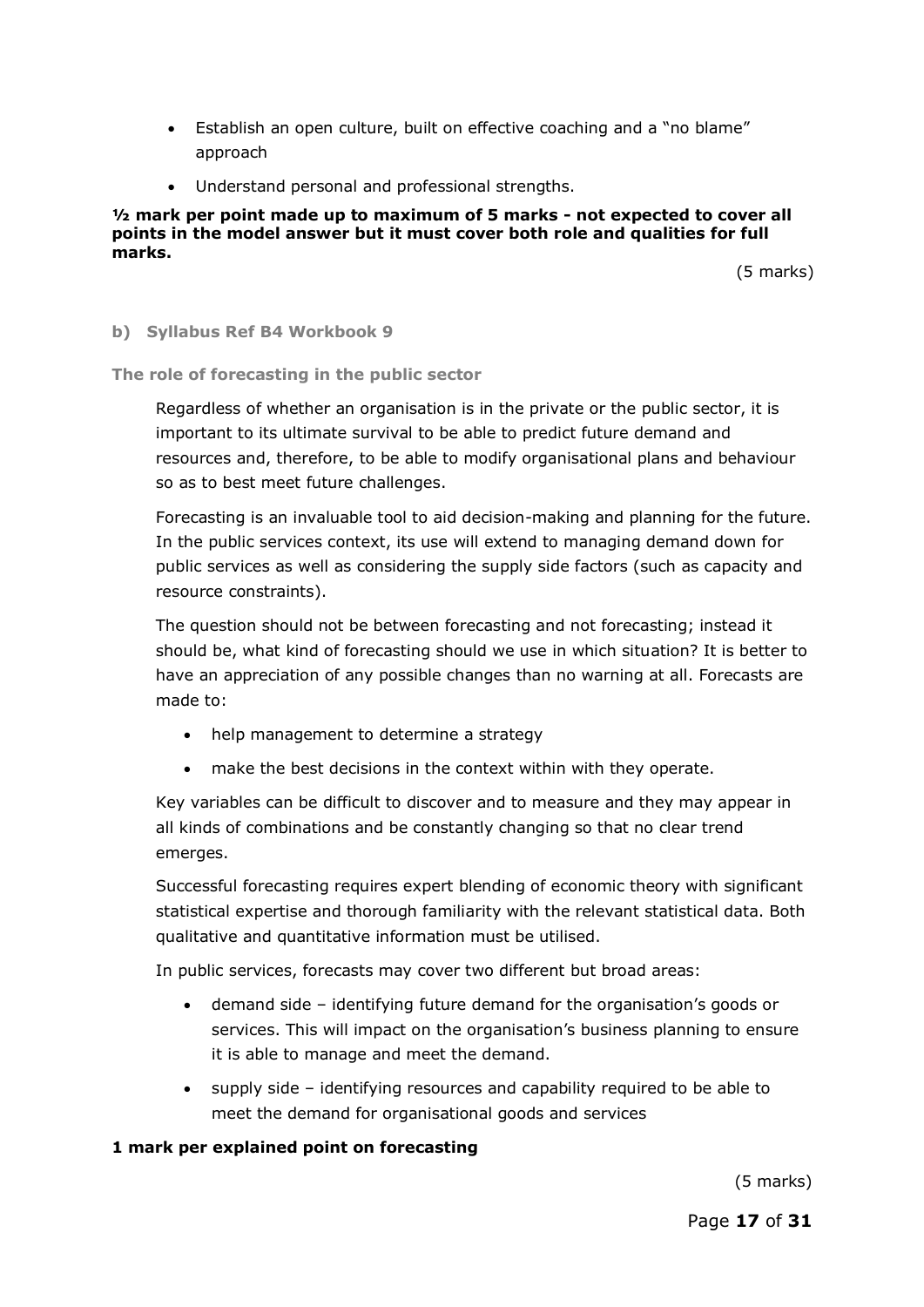**Syllabus reference B4**

c)

Traditional forecasting encourages organisations to focus on a narrow range of possibilities centred on a single view about the most likely future outcome.

In contrast, scenario planning, does not attempt to use a series of static assumptions to predict the future.

Scenario planning:

- generates a dynamic series of plausible outcomes that serve to challenge preconceptions
- uncovers blind spots
- helps align organisations around a commonly accepted sense of direction and action.

Scenario building is an alternative to conventional forecasting that is better suited to an environment with numerous uncertainties or imponderables.

Organisations must have robust medium-term financial strategies and these must take account of different potential scenarios. Beyond two to three years, prediction does become more difficult and consideration of more radical solutions comes strongly into play.

One reason for the failure of medium to longer-term forecasting is that the futures that it maps are based on a simple trend analysis. Often this assumed that what is happening today will continue in ever-increasing severity. In doing this they fail to acknowledge that decision makers will respond to the development of these adverse trends and take action that will invalidate them. It is here that scenario planning seizes the advantage, because it forces the public service organisation to consider whether the actions of decision makers in other organisations will be benign or challenging.

Unlike forecasting, which relies on the forward projection of existing trends, scenarios can explicitly recognise the discontinuities and abrupt changes that result from political change. At a local, national and, sometimes, a European level, significant changes in the balance of political control often represent important points of discontinuity in financial strategies that cannot be incorporated into planning based on conventional forecasts.

Another advantage of the scenario-based approach that makes it particularly relevant to the political environment is that it does not demand consensus. Scenario building can instead recognise different visions of the future and then define them more clearly in a range of internally consistent but still very different scenarios. Such an approach also allows an organisation to consider how it would respond to a wholesale revision of its previous assumptions in favour of a completely fresh set of parameters.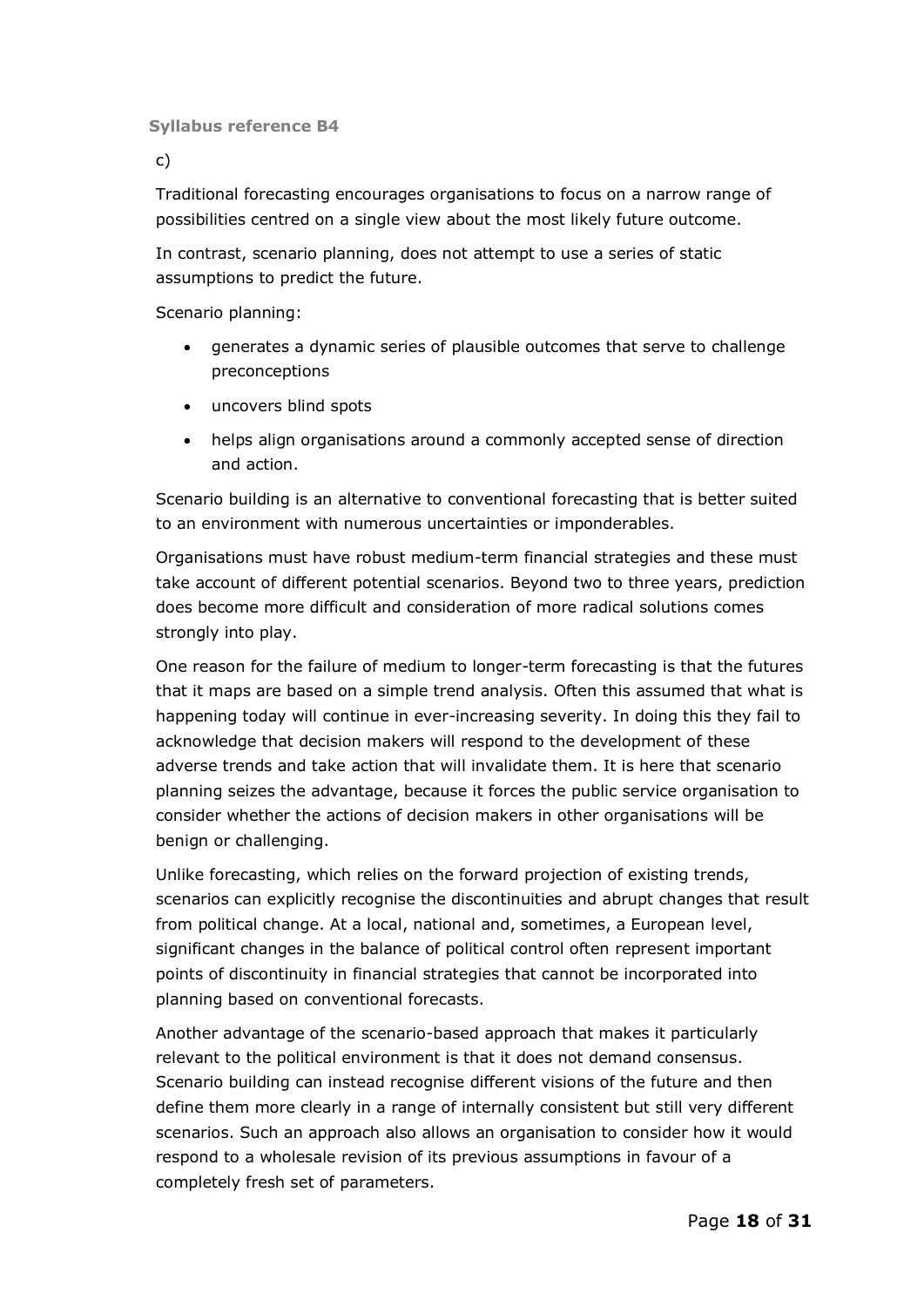The distinction between sensitivity analysis and scenario building can usefully be linked to a corresponding distinction between risk and uncertainty. Risk is concerned with events that are possible to identify in advance; uncertainty is concerned with the completely unknown, with outcomes that were wholly unforeseen. This in turn exposes an important distinction between a medium-term financial plan dealing with risks and the longer-term financial strategy addressing uncertainty.

Sensitivity analysis remains a valuable technique for the short and medium term. Sensitivity analysis should be based on a sound understanding of how the drivers impact on the organisation's financial position. The management of strategic risk in the medium-term financial plan will be enhanced if the organisation maintains a register that identifies each strategic risk. This will contribute to the greater understanding of risk that will allow an organisation to apply a plausible and justified percentage variation to each assumption in the forecast. This is preferable to applying an arbitrary variation of, say, plus or minus 5% when carrying out sensitivity testing. The range used must represent a realistic assessment of the range of possibilities so the reasons for choosing them should be recorded.

It is useful to understand the differences between forecasting and scenario planning. Often public service organisations make reference to the use scenario planning, but the techniques they are actually using are more closely linked with sensitivity analysis and forecasting.

# **1 mark per point, must discuss why scenario planning might be better than simple forecasting, the use of sensitivity analysis and make comparisons**

(10 marks)

#### **Syllabus reference B5 WB10**

d)

Managing reserves is a key activity for financial managers in all types of organsiations. Making decisions or recommendations regarding when and if to hold reserves (and where to invest them), and when to spend, are especially important when formulating strategies to cope with volatile funding.

A number of high-profile articles have been written in recent years about the level of cash reserves being held by public service organisations – particularly local authorities and the NHS.

There are differing views on reserves and the levels being maintained by organisations. Prudent financial managers will argue that building reserves is critical to ensuring financial resilience is possible in times of austerity or unforeseen crisis.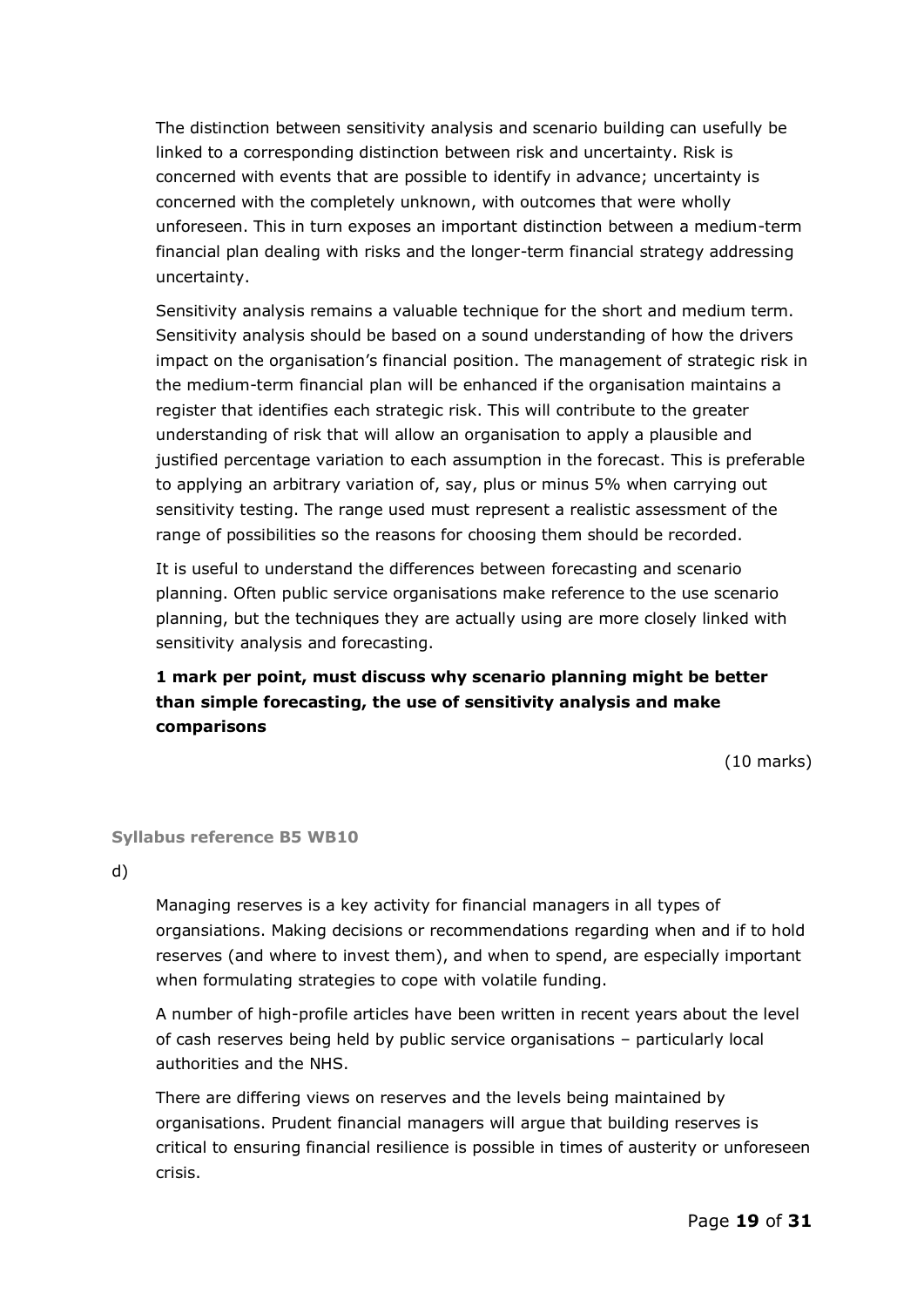Finance managers will ear-mark reserves and ring-fence them for specific projects set aside monies to cope with a crisis, and undertake clever investment to generate income from interest wherever possible. Organisations should also be investigating where investment in assets or projects should be undertaken to generate revenue income going forward.

Finance managers are responsible for ensuring 'appropriate' levels of reserves, and particularly in local government for producing a budget that is balanced and affordable in year – i.e. through income generated and use of reserves.

Requirement to take a long-term view – reserves can be used as one-off. They are not a sustainable source of income.

Need to allow for contingencies such as unexpected demand for services. Might be as a result of a natural disaster, epidemic, or some other crisis.

Important to have the skills to identify what level of reserves is prudent, but not so cautious that the keeping of reserves reduces service provision to an unacceptable level. Having the financial skills to get the balance right is critical.

Investment in revenue-generating assets such as hotels, business parks and similar when borrowing costs are cheap.

Look at building on the resilient income streams, especially in light of the impact of the global pandemic, where income streams considered relatively safe and reliable have either completely evaporated, or heavily reduced or delayed. (car parking, leisure income)

**Candidates may come up with a range of suggestions not included above. Sensible suggestions with assumptions will gain credit.** 

(10 marks)

#### **Maximum 30 marks**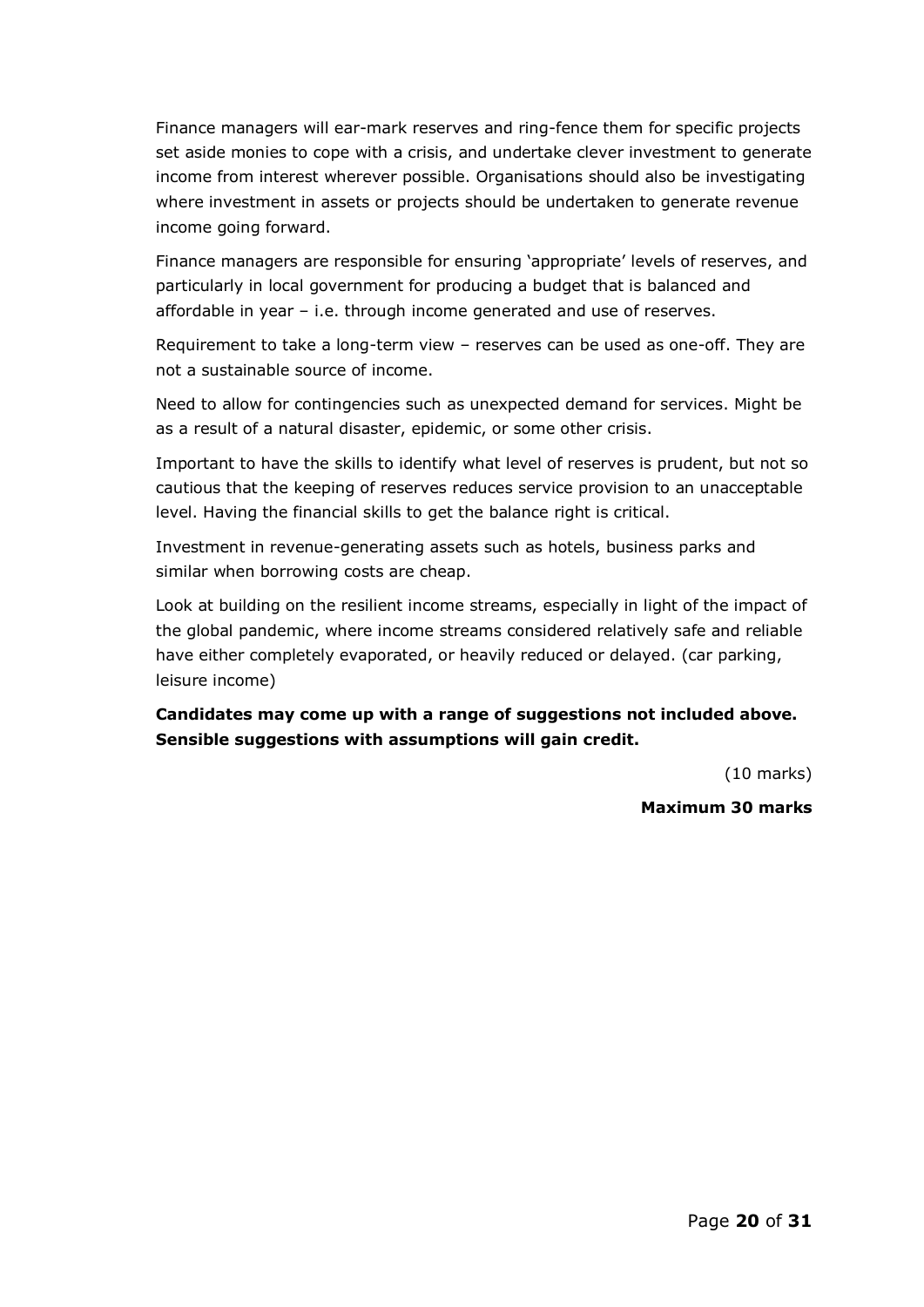# **Question 3**

**Syllabus Ref C6 Workbook 13**

a)

- initial capital costs construction costs, professional fees, loan interest
- operating costs energy use, water use, cleaning, maintenance, insurance
- major maintenance, repair or refurbishment costs labour, materials, disruption costs
- disposal costs resale value, demolition costs, site clean-up
- any revenue that the asset will generate during its life offsetting costs.

There can also be extended costs and benefits to consider, which include:

- social impacts (and associated benefits and costs)
- environmental impacts
- economic impacts.

Whole life costing can be applied to high-value purchases, or smaller, high-volume purchases. It can also help identify the key drivers of operational costs that are linked to the original purchase decision.

At various stages during an asset's life, WLC can be revisited and updated as the information will still be useful. It can also be used to test the assumptions and decisions made when the asset was purchased – to learn lessons for future purchases.

#### **½ mark per cost described**

(4 marks)

b)

**Benefits of a WLC approach**

Users of the concept have cited the following benefits:

- Improved efficiency through a costing process that balances initial capital and running costs.
- A resulting reduction in cost for the owner of the asset.
- Recording actual performance and operation data and comparing this with predicted performance – which can be used in future planning and decision making.
- Supporting the recoding of information on materials and components.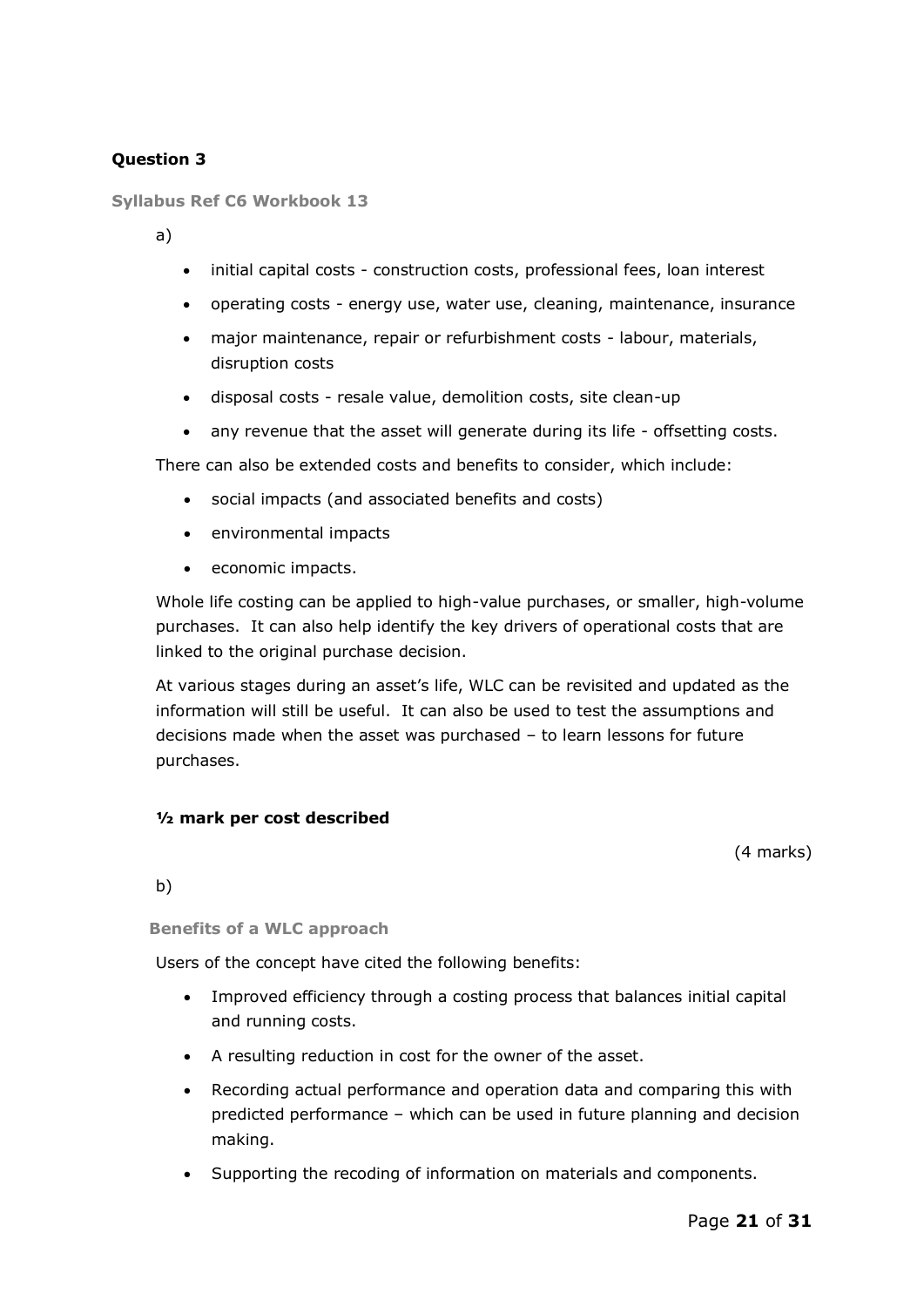- Encouraging discussion and review.
- Improving analysis of business needs and the communication of these to decision makers across various departments and teams.
- Joining up strategic planning and objectives with purchase and/or construction decisions on the ground.
- Assisting in managing potential risk and costs arising from poor performance due to failure or inappropriate maintenance.

#### **Challenges with WLC**

WLC is not a panacea for assessing and estimating performance on its own, there are several challenges in applying a WLC approach:

- Making sure that the limitations of WLC are understood as well as its benefits
- Ensuring collaboration across departments (or partners) including those responsible for initial purchasing decisions and those responsible for operation and maintenance budgets
- Having access to reliable data, especially cost information
- Gaining / Having a long- term commitment to developing WLC skills and building up knowledge
- Identifying / Recognising the benefits from the use of WLC
- Maintaining a continued commitment to evaluation and feedback

#### **1 mark per point must cover both advs and disadvantages for full marks**

*(6 marks)*

#### *(Maximum 10 marks)*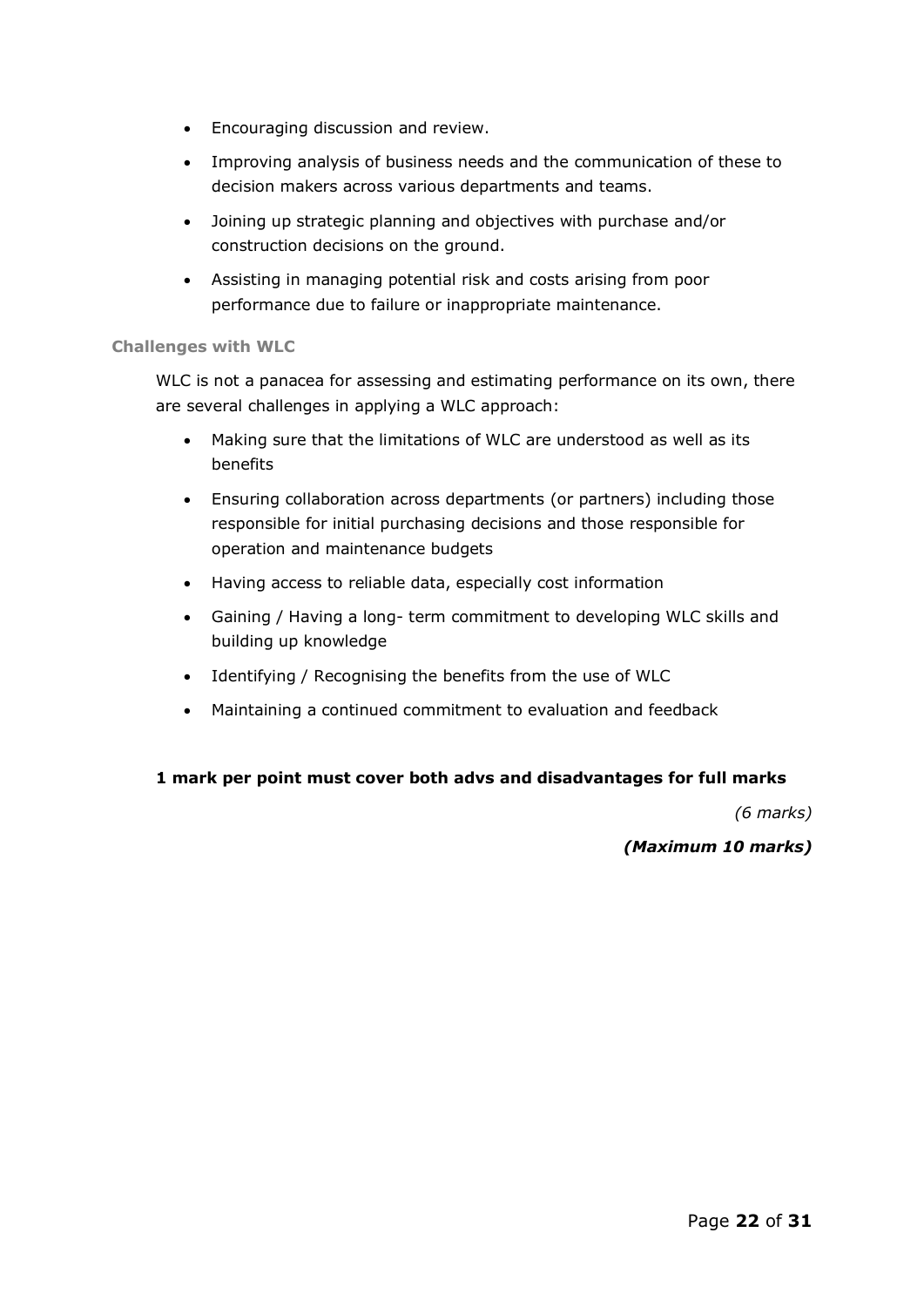## **Question 4**

**Syllabus ref C5 Workbook 13**

# **Briefing note: Benefits Realisation and the implementation of the Finance IT system**

**To: Board**

**Date: xx/09/2020**

#### **From: A.N. Other –Finance Manager - Projects**

#### **Introduction**

Benefits realisation is the process of managing and ensuring that all the anticipated and expected benefits (be that service improvements, outcomes or savings) do actually arise. Benefits Realisation (BR) is defined as:

'Measurable improvement resulting from an outcome which is perceived as an advantage by a stakeholder'

A more practical way to describe it might be:

'Why we are going through this process of change / project'

As a concept, BR arose from the growth in major change projects and the need for accountability / VFM. It provided a link to show results arising from change, although sometimes, the savings and benefits were not the ones planned – or 'oneoffs' (e.g. vacant posts or windfall income from the sale of assets).

If an organisation is going to go through a process of change or embark on a major project, it needs to be **worth it**. BR allows you to show stakeholders **why** you've gone through the change, and can demonstrate that the project or change has succeeded in meeting its aims.

The advantage of BR is that it aids business decisions - so we know **where** to look for the benefits and can show that the organisation has achieved what it wanted (and has garnered the yields it wanted). BR can also show that the benefits were down to **our** actions, not external factors.

**New IT system for Finance – Self Service for budget holders and other features**

When establishing the benefits from introducing a 'self-service' style IT system for Finance tasks, we need to think about **what** the benefits would be, we should also think about **where** the benefits will arise and **who** they will affect.

**Benefits** might include: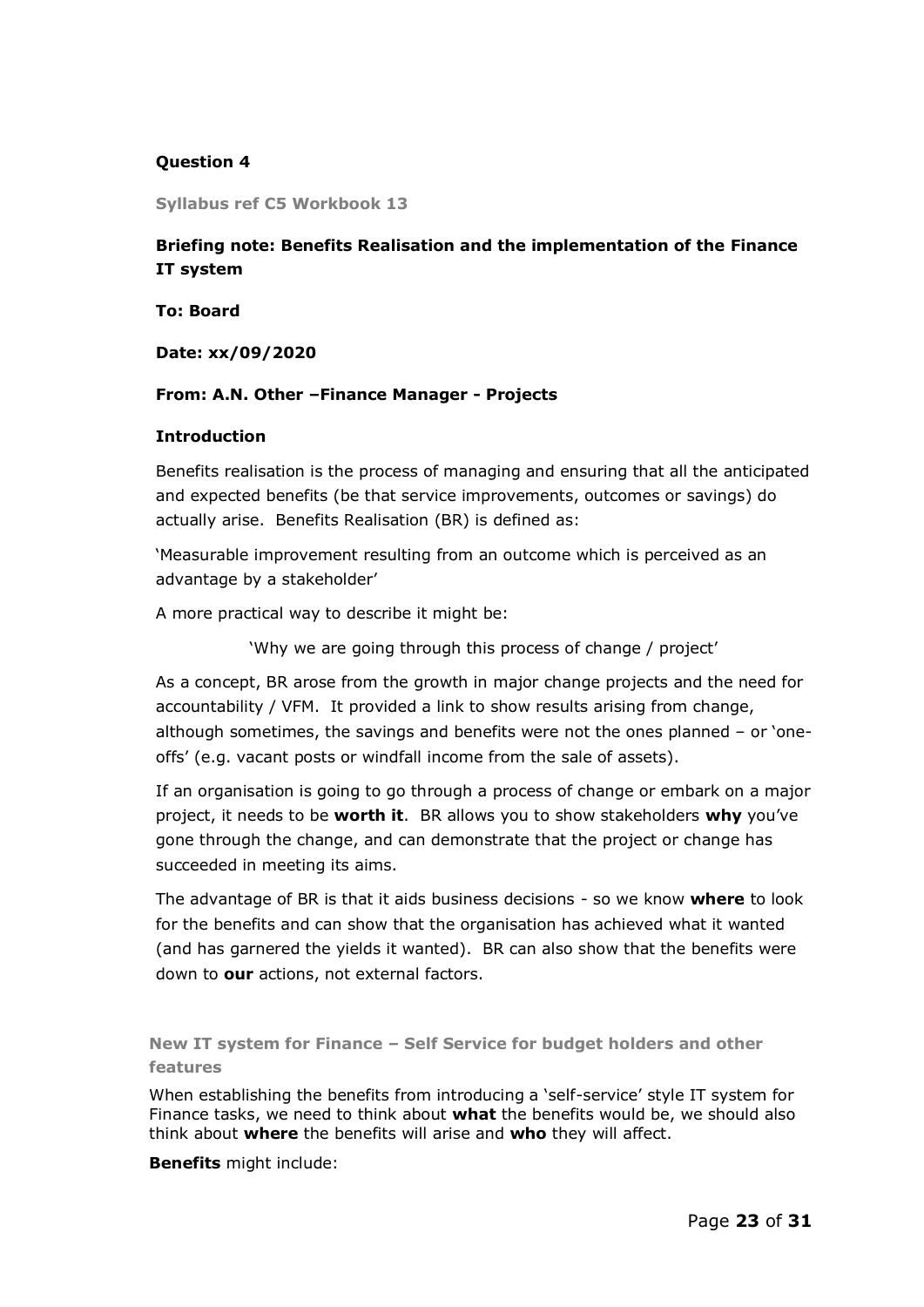- Better productivity through time saving– for both cost centre / budget managers and the Finance function itself
- Reduced errors as a result of better service knowledge and knowledge of individuals
- Quicker processing of expense claims, etc.
- Improved satisfaction for staff (and service managers)
- More immediate management information about budgets to budget holders and real time access to it
- Better incentive to improve budgetary control and authorisation of expenses with tighter preventative controls
- Better education of staff and service managers on requirements for processes and limits on remaining budgets for example.
- IT system can bring in tighter parameters (as opposed to subjective human approvals) such as automatic prompting for authorisation over certain spending limits, or preventing expenditure that exceeds budget limits.

# **Blockages / Barriers to realisation of benefits**

Though it may sound counter-intuitive, thinking about negative issues and problems can be useful, as it allows to consider what the solutions can be.

Potential issues that could acts as barriers to progress and success could include:

- Delays or removal of funding for the investment in the system
- Delays in processes from service manager being unavailable (sick or on leave… or they're 'too busy')
- Lack of engagement (or actual opposition) from service managers and/or staff
- Lack of training, awareness and issues with roll out of the new IT system
- Compatibility with other IT systems (interfaces for information)
- Opposition from the Finance team (feeling of a loss of control and/or workload – fear for their jobs)
- Major errors and/or fraud arising from poor implementation of the system
- Failure to implement appropriate controls associated with use of the new system
- Controls established cause significant delays rather than speeding up the process.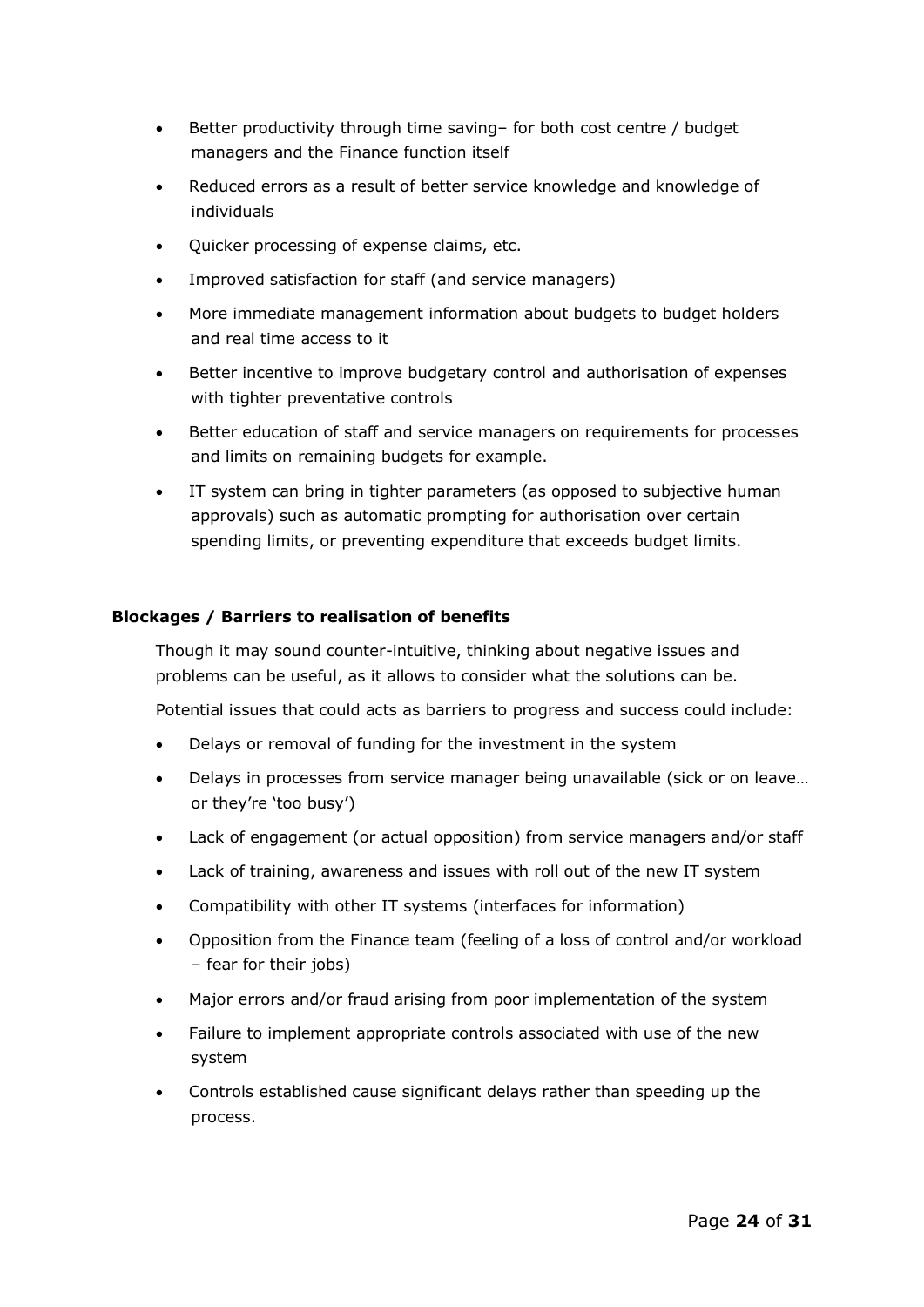#### **Summary**

Realisation of benefits has an important impact on the strategic financial planning for any organisation. Most benefits will have a financial cost (or saving) associated with them. The quantification and validation of the cashable benefits needs to be robust, so it can be reliably fed into the strategic financial plans in the short and medium term. By doing this, we can help predict whether a project is likely to have a positive effect, and we should also be able to measure whether the expected benefits have been achieved once the project is complete.

**Up to 1 mark for briefing note style and easy to understand language. Up to 2 marks for definition and explanation of Benefits Realisation, 1 mark per valid point for identifying potential benefits and blockages for the project.** 

**(Maximum 10 marks)**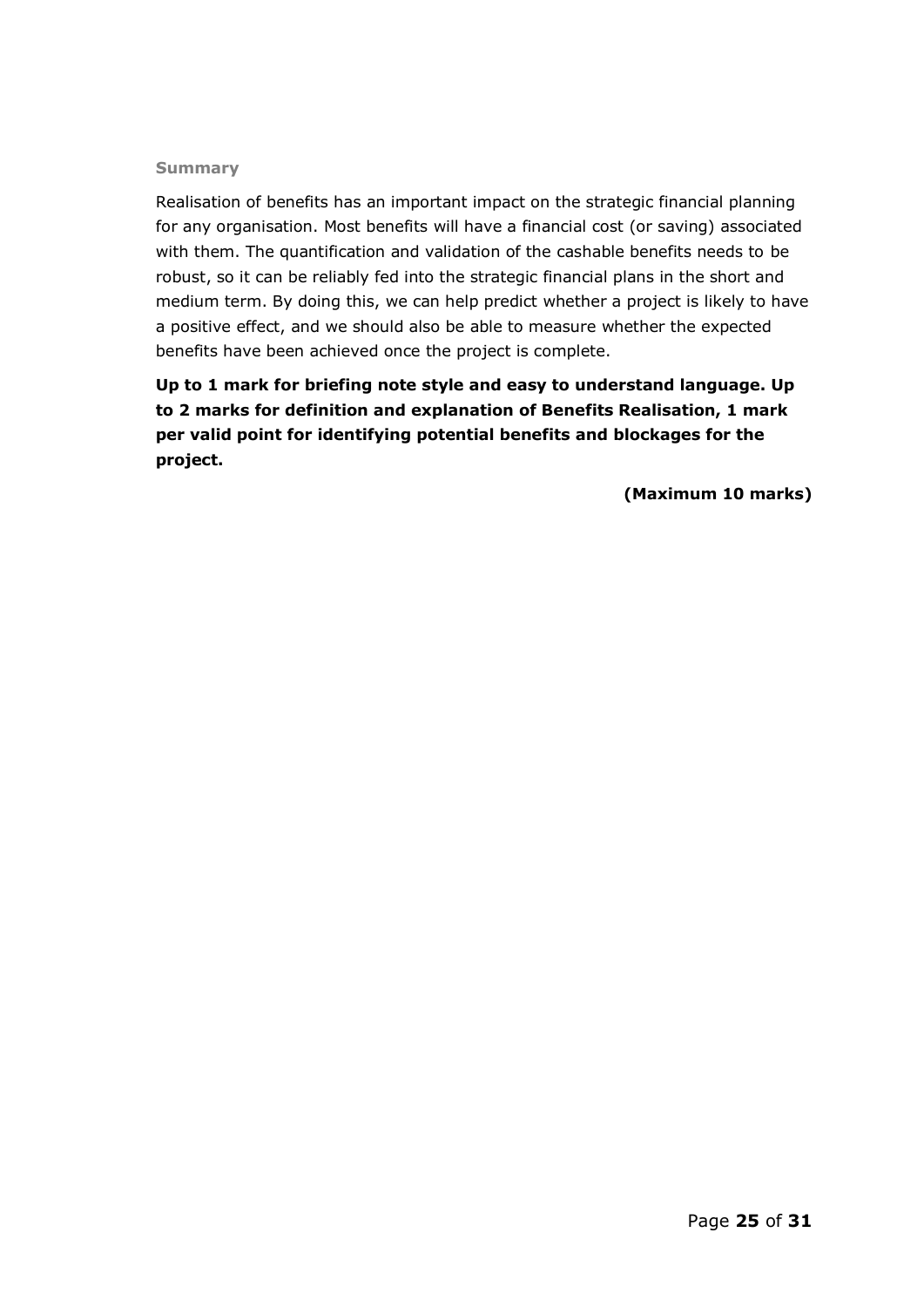# **Question 5**

**Syllabus ref C3 Workbook 11**

**a)**

**Management case** 

The Management case demonstrates that the preferred option is capable of being delivered successfully, in accordance with recognised best practice.

This section of the business case requires the organisation to demonstrate that the spending proposal is being implemented in accordance with a recognised Programme and Project Management (PPM) methodology and that there are robust arrangements in place for:

- change management
- contract management
- the delivery of benefits
- the management and mitigation of risk.

It also requires the organisation to specify the arrangements for monitoring during implementation and for post implementation evaluation, as well as for Gateway reviews (if applicable), and the contingency plans for risk management of the scheme.

The Management case should include:

- programme and project management methodology (PPM) and structure explain what sort of PPM might be used
- programme and project management plans timelines and task lists
- use of specialist advisers such as consultants in project management
- change and contract management arrangements explaining how the contract will be managed and by whom, reporting lines etc
- benefits realisation explaining what this is, and how it will be measured
- risk management including a risk register for the project with controls and actions
- monitoring during implementation (proportionate) explaining what the monitoring arrangements will be during the project
- post implementation evaluation arrangements explaining how this would be done and how any lessons learned are captured
- contingency arrangements what plans exist if things go wrong, or deviate from the project plan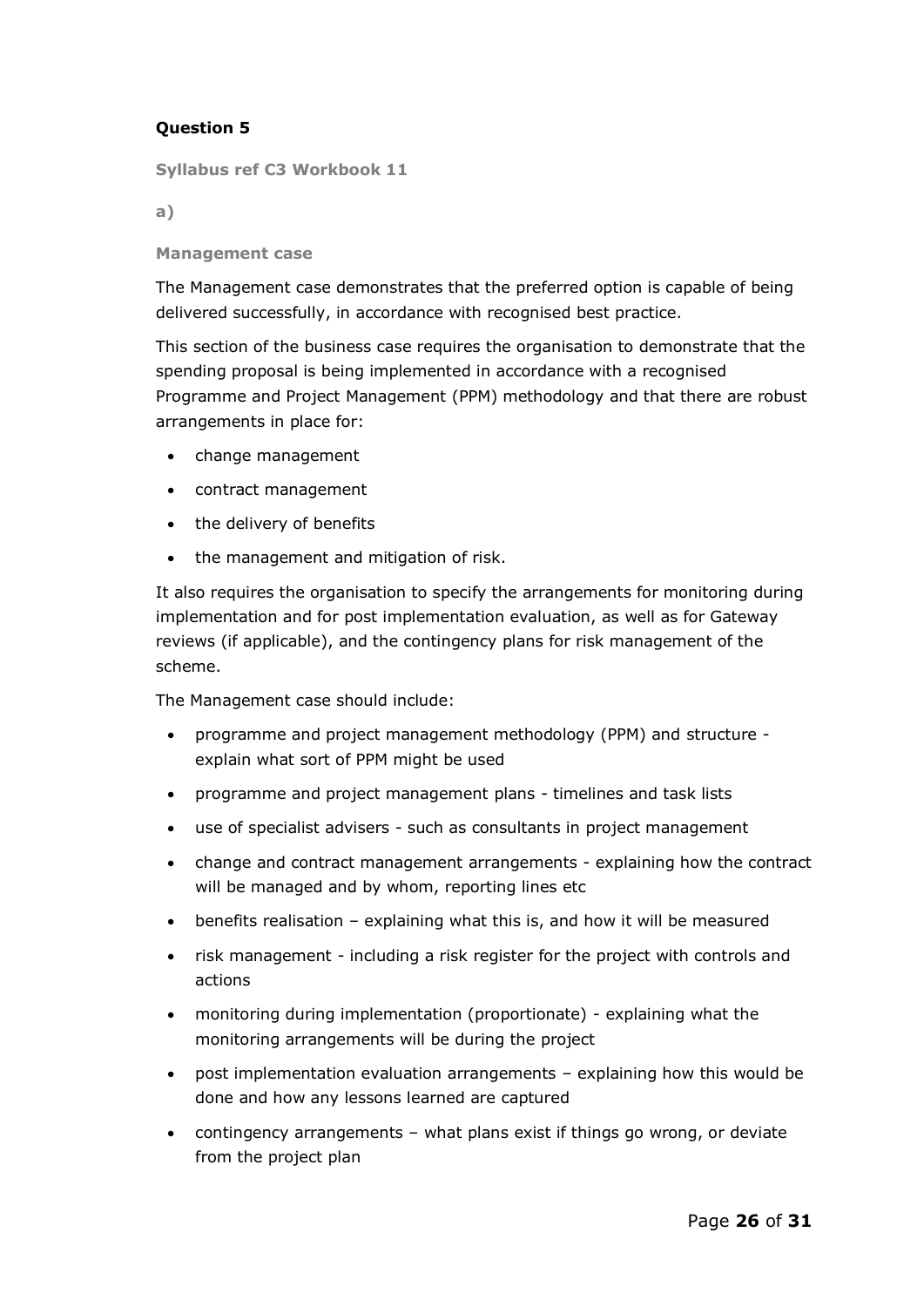# **up to 3 marks for purpose of the management case, 1 mark per content point explained (should be explained beyond just a list)**

(7 marks)

#### **CFO Role**

The CFO should have a significant involvement in this part of the business case as a check and challenge, and especially with regard to benefits realisation; appropriate arrangements for contingencies should problems arise.

Management's view of the benefits that will be realised in terms of real cashable savings can often be more optimistic than can realistically be expected, and different to the view of the CFO who will often be more cautious and prudent with estimates of potential benefits. Contingencies should be sufficient to shield the rest of the organisation from significant financial impact if the project over-runs or fails. The CFO may be on the operational project management team, or at least be represented by a senior finance professional from their team.

#### **1 mark per point, particularly the challenge role**

*(3 marks)*

# *(Maximum 10 marks)*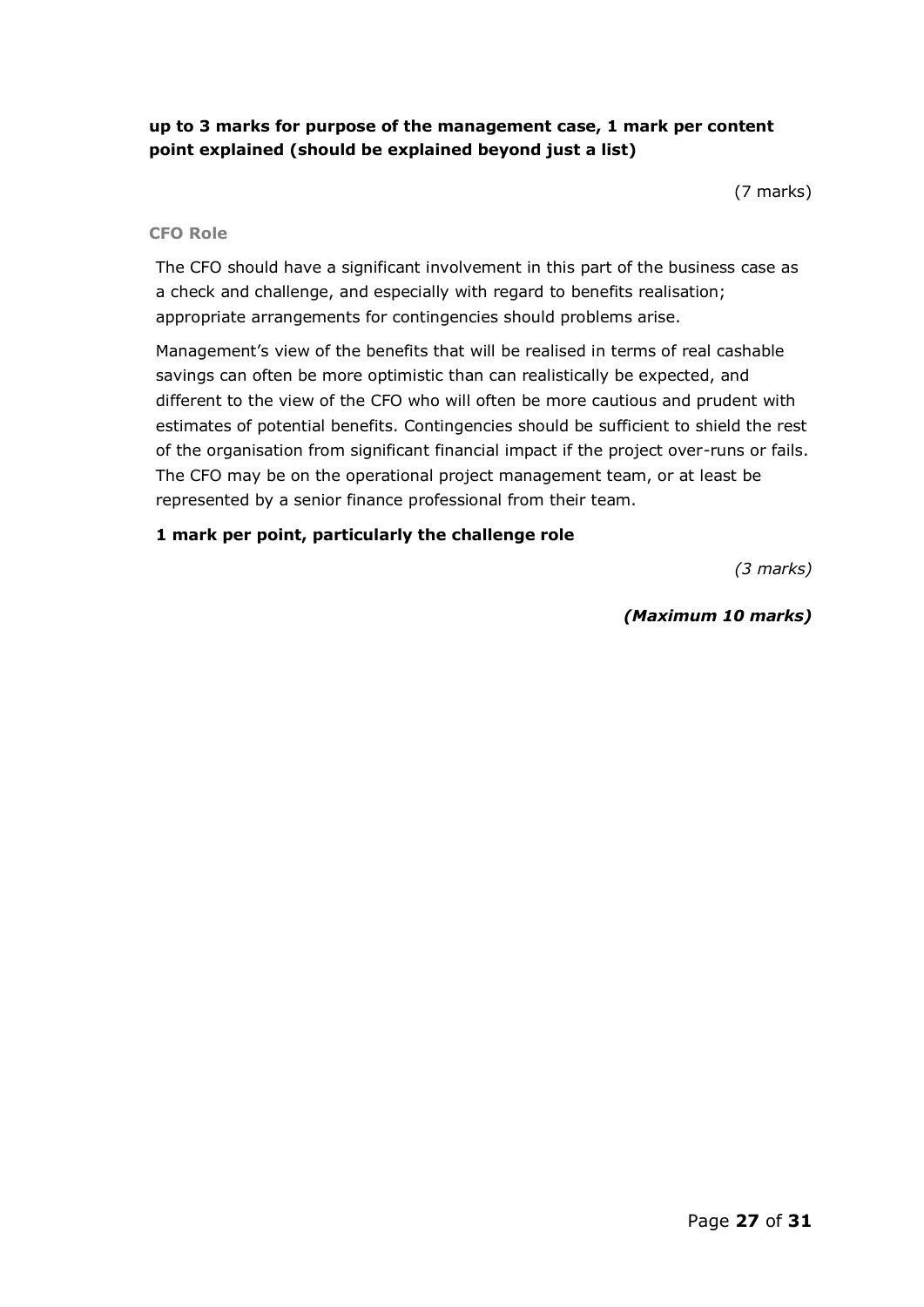# **Question 6**

Syllabus ref B2

A good way of enabling leaders within the public sector to act ethically is for organisations to develop codes of conduct. These codes are usually available to staff to manage expectations around how you should treat people and how people can expect to be treated.

Codes of conduct typically include rules or guidance on:

- disclosure of information (expand each bullet with examples)
- relationships between politicians, managers and citizens
- employment matters
- hospitality and relationships with sub-contractors
- conflict of interest issues

There are a range of examples of codes of conduct in the learning material Basically looking for an outline draft of a code of conduct here covering and explaining the bullet points above. Reference to Standards in Public Life and ethical codes (IFAC CIPFA etc) will attract up to 4 marks but candidates should be able to give a reasonable structure of a code of conduct.

#### *Up to 1 mark for explaining what a code of conduct is. Five main areas (see above) – up to 2 marks available per area identified and for explaining with examples.*

#### *(Max 10 marks)*

An example for an Educational Trust is below.

Would not expect this level of detail from candidates in the time available but would expect some of these headings with a short explanation.

#### **1. Scope and purpose**:

This Code of Conduct sets out the Trust's requirements of its employees. However, all those carrying out work for or on behalf of the Trust, including governors, temporary workers, interim staff, consultants, business partners and contractors are also required to adhere to the principles of the code.

The Code of Conduct is intended to ensure that all those working for the Trust are aware of standards expected of them and/or the Trust, specifically that they do not commit and are not open to allegations of inappropriate behavior, favouritism, abuse of authority or conflict of interest. The Code of Conduct and the associated guidelines should read in conjunction with the Guidance to Schools relating to acceptable use of School monies and the seven principles of Public Life, known as the Nolan Principles (See Appendix 5).

Governors/Trustees are expected to observe the requirements of the Scheme of Delegation in addition to the Code of Conduct. Teachers are also required to comply with the Personal and Professional Conduct requirements laid down in the Department for Education's most recent Teachers Standards document in addition to the Code of Conduct.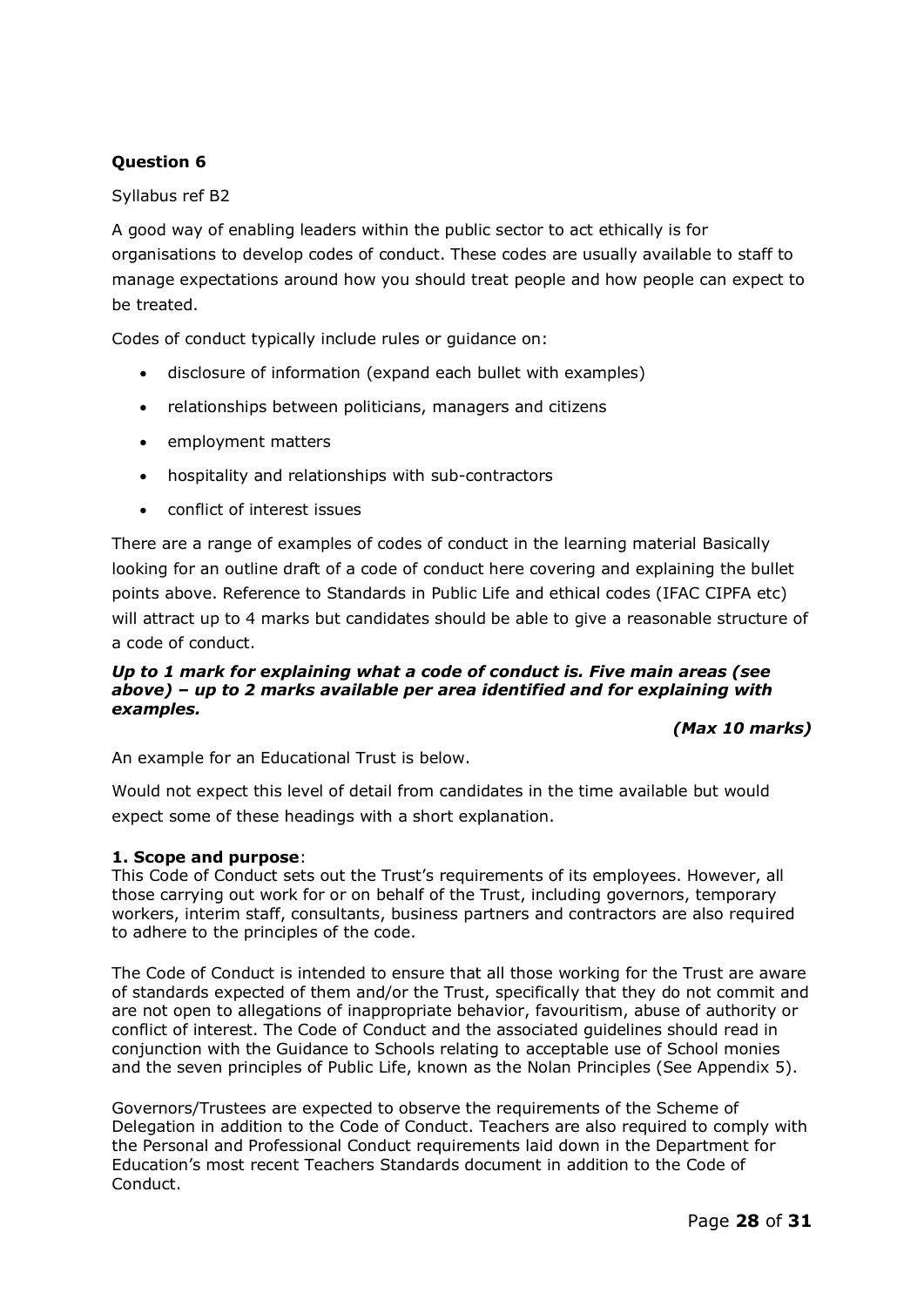The Trust's disciplinary procedure aligns with this code of conduct. **Failure to observe any of the standards in the code of conduct may lead to disciplinary action which could result in dismissal.** Breaches of the code by workers who are not directly employed by the Trust may be referred to their employer and they may be stopped from working for the Trust with immediate effect. The Trust may reconsider its contractual relationship with contractors/agencies who do not take appropriate action in the event that their workers breach the standards expected in this code.

Breaches of the code by Governors will be dealt with in accordance with the Governance Regulations and advice sought from Governor Services.

#### *Please note that throughout this procedure the Head Teacher is defined as the officer to be notified. In cases where the Head Teacher is the "worker" then the person to be notified is the Chair of Governors/Trustees.*

#### **2. Expectations**

Everyone who carries out work for the Trust in any role is the face of the Trust, be they a permanent or temporary member of staff, a contractor, one of our partners or a volunteer.

Everyone working for the Trust:

- $\checkmark$  is using Trust money and resources in their delivery or support of services to the Trust community;
- ✓ must display high standards of behaviour and conduct to instil public confidence in the integrity of the Trust as a whole;
- $\checkmark$  must act and be seen to act in accordance with the trust the public places in them;
- $\checkmark$  is expected to perform their duties with honesty, impartiality and objectivity and be held accountable for their actions;
- $\checkmark$  is expected to declare any direct or indirect personal interest which may create, or be seen to create, a conflict of interest with their Academy Trust duties;
- $\checkmark$  is expected to behave in a manner, at all times, that will not bring the Trust's reputation into disrepute.

**2.1** It is the duty of all those working for the Trust in any form to familiarise themselves with this code, seeking clarity if uncertain about any of its content.

**2.2** All workers have a responsibility to act in a way which ensures public confidence in their honesty and integrity. Public confidence can be affected by an individual's behaviour.

#### **3. Respect for others**

Workers must at all times act with the respect that their colleagues, pupils and children are entitled to expect. To develop and maintain a positive, productive and embracing work environment it is important that colleagues treat each other and the children in their care well. Workers must treat others professionally and with respect at all times and unlawful discrimination will not tolerated.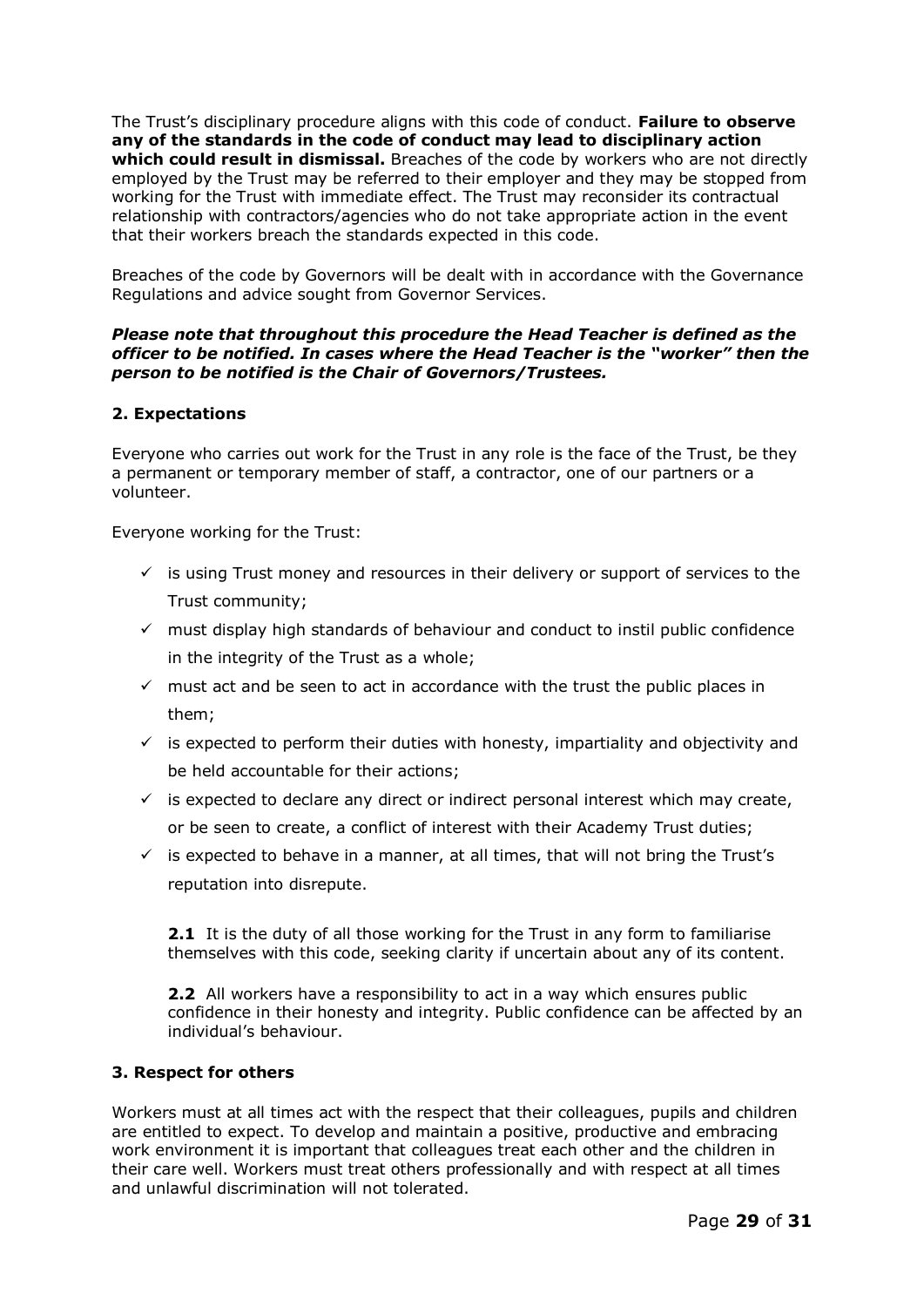#### **4. Declaration of interests**

By declaring interests, workers help maintain public confidence, avoid any suspicion of impropriety and protect themselves against allegations of wrongdoing. Declarations should be made no matter how remote the interest is or if considered by the worker to be insignificant.

Any workers who are in a position to influence decisions which taken by, or on behalf of, the Trust and have any interest in that decision must declare it to Head Teacher. Examples of interests where declarations will be needed include where a worker, their family or household members:

#### **5. Reporting responsibilities**

**5.1** Workers must ensure that they act at all times within their delegated authority as set out within the Trust's schemes of management and scheme of financial delegation. Workers must not make decisions (financial or non-financial) where they have no delegated authority to do so.

**5.2** In addition to declaring interests all workers **must** immediately inform the Head Teacher/Line Manager (or Chair of Governors if it is the Head Teacher that is the worker) in writing of all police cautions, warnings, reprimands, arrests and/or convictions received during their period of employment/engagement with the Trust.

**5.3** All workers have a duty to report any suspicion of fraud, theft, corruption, bribery or other wrongdoing by members of the public or Trust workers including colleagues, managers, governors, contractors, volunteers or partnership workers. Suspicions should be reported to the Head Teacher/Line Manager, the Chair of Governors/Trustees, or in absolute confidence by following the Trust's whistleblowing procedure.

**5.4** The Trust will not treat anyone less favourably because they have reported or intend to report wrongdoing, unless the complaint is malicious. Workers treating colleagues unfavourably in such circumstances will be liable to disciplinary action which could result in dismissal, as will workers who make malicious allegations. Non-Academy employees will be referred to their employer and/or their services stopped.

#### **6. Political neutrality and activity**

**6.1** Personal political views must not be promoted in the teaching of any subject in the school and must not interfere with providing balanced professional advice by/to Managers/Governors. Trustees/Governors/Workers must not allow their political views to influence service delivery, nor must they impose those views on students or colleagues. Where political issues are brought to the attention of the pupils, practical steps must be taken to offer a balanced presentation of opposing views to pupils while in attendance at school, while taking part in extra-curricular activities which are provided or organized by or on behalf of an Academy, and in the promotion at the Trust, including through the distribution of promotional material, of extra-curricular activities taking place at or elsewhere.

**6.2** Trustees/Governors/ Workers who intend to undertake political activities should ensure that they are not in a role which forbids their proposed activities. If in doubt about the status of their role or about whether an activity is restricted, workers should seek written confirmation (email is considered sufficient) from their Head Teacher/Chair of Governors/Chair of Trustees.